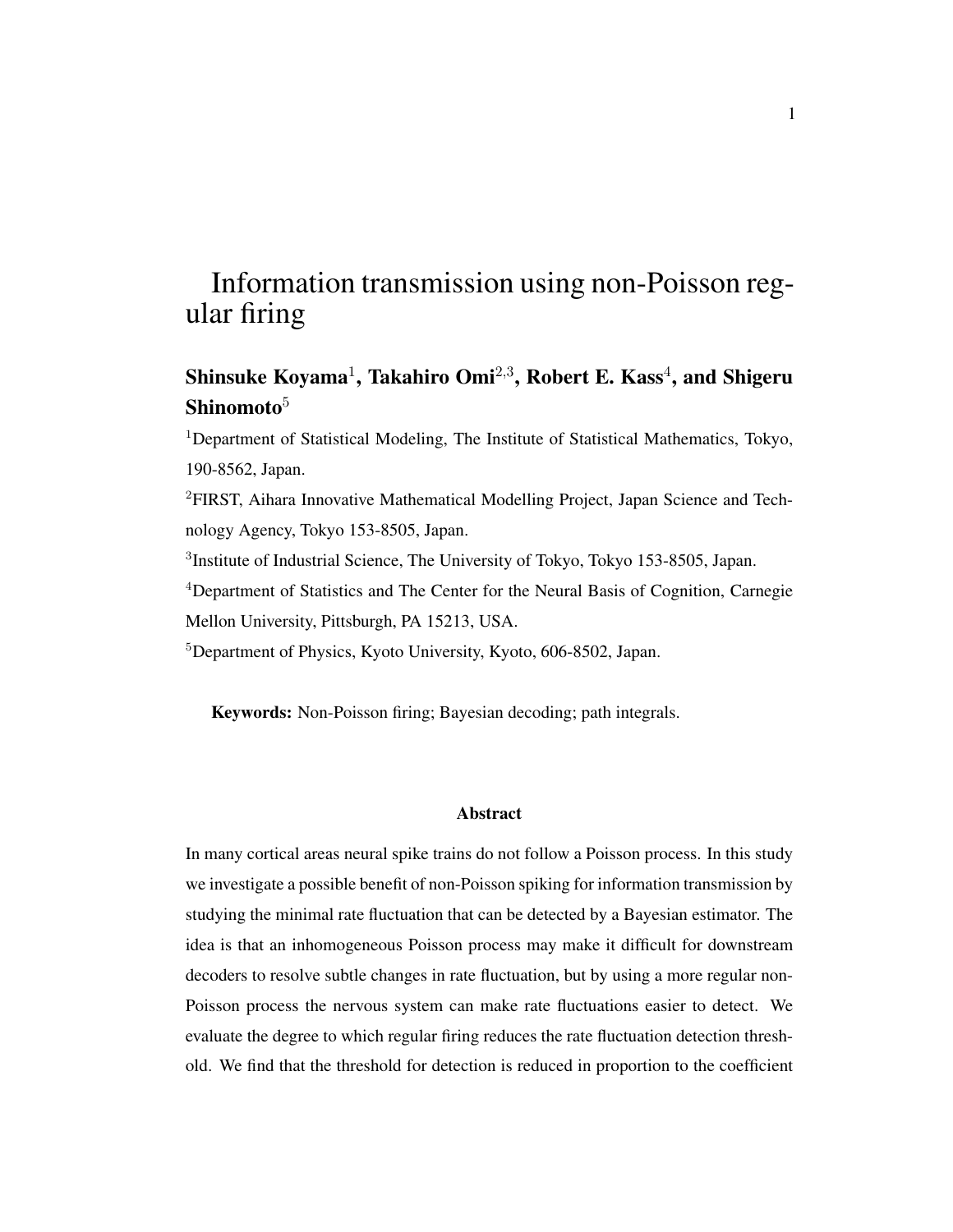of variation of interspike intervals.

## 1 Introduction

Neural coding has been central to computational neuroscience for more than 40 years (see for instance, Perkel and Bullock, 1968). The earliest work on the physiological significance of spike trains made clear the importance of rate coding, according to which information about stimuli or actions is contained in fluctuating firing rates. Recently, alternative coding schemes beyond the rate code were examined by decoding sensory or behavior signals from recorded spike trains (Barbieri et al., 2001; Jacobs et al., 2009; Pillow et al., 2005). These studies showed that if spike counts or fluctuating firing rates were used as inputs, a Bayesian decoder could not sufficiently reproduce the signals, but when more precise firing timing information was included, it could. In these analyses, timing information was incorporated by non-Poisson spike train models. These investigations raise the question, What are the neural coding advantages of non-Poisson spiking? It could be that additional information is carried in non-Poisson characteristics of a spike train (Burns and Pritchard, 1964; Davies et al., 2006; Lundstrom and Fairhall, 2006; Olypher et al., 2002; Ratliff et al., 1968). Alternatively, temporal variation of the rate might be transmitted more accurately by using non-Poisson regular firing (Cunningham et al., 2008, 2009; Shimokawa and Shinomoto, 2009; Grun, 2009; Omi and Shinomoto, 2011). In the present study, we examine the latter possibility by testing the detectability of the rate fluctuation in inhomogeneous non-Poisson spike trains.

In the problem of estimating the rate of an inhomogeneous Poisson spike train there is a threshold of rate fluctuation below which rate estimators, such as an optimized histogram with respect to minimizing the mean squared error, or a Bayesian rate estimator cannot discern rate fluctuations (Koyama and Shinomoto, 2004; Koyama et al., 2007). The Bayesian rate estimator in previous studies was based on an inhomogeneous Poisson process likelihood with a roughness-penalizing prior on the rate process, where the hyperparameter was estimated by maximizing the marginal likelihood, or the evidence. (See MacKay (1992); Kass and Raftery (1995) for use of the evidence in model selection.) Based on this model, when the estimated hyperparameter suggests a constant-rate process for a spike train derived from a temporally fluctuating rate, it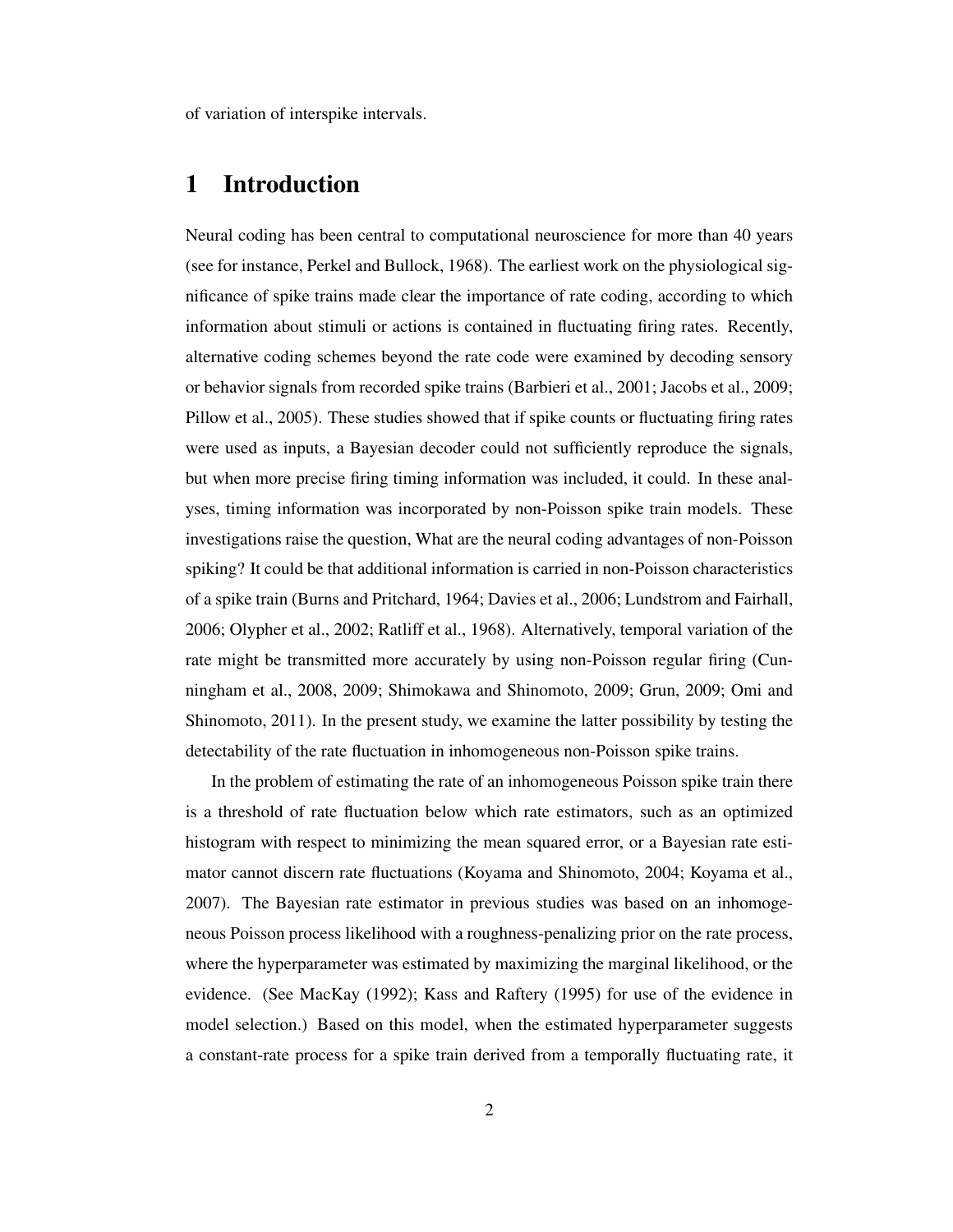would be concluded that the rate fluctuation is undetectable. In the present article we re-formulate those known results, replacing the Poisson spike trains with non-Poisson regular processes, and we evaluate the degree to which the threshold of undetectable fluctuations is thereby reduced so that information transmission is improved. In order to obtain analytical results, we assume that rate fluctuations have a long time scale so that the firing rate in successive spikes does not change drastically. The analytical results are then compared with numerical simulations.

### 2 Encoding an inhomogeneous rate

We first define the stochastic processes of generating spikes, starting from the homogeneous Poisson process, then by adding inhomogeneity and finally adding non-Poisson response statistics. Note that throughout this paper, 'inhomogeneity' stands for spike trains with a time-dependent firing rate  $\lambda(t)$ , whereas 'non-Poissonian' means a departure from a Poisson process, which is characterized by the shape parameter  $\kappa$  of gamma interspike interval (ISI) distribution introduced below.

(A) Homogeneous Poisson process.

The process of generating spikes randomly in time at a constant rate  $\lambda$  can be realized by repeating Bernoulli trials with a small probability  $\lambda \delta t (\ll 1)$  in every small interval  $\delta t$ . The probability of having no spikes for the first n intervals and finally having a spike at the  $(n+1)$ st interval is given by  $(1-\lambda \delta t)^n \lambda \delta t$ . By taking the infinitesimal limit of  $\delta t$ , fixing  $t = n\delta t$  finite, the probability is given by

$$
p(t|\lambda)\delta t = \lim_{n \to \infty} \left(1 - \lambda t/n\right)^n \lambda \delta t = \exp\left(-\lambda t\right) \lambda \delta t. \tag{1}
$$

Thus this process is identical to a process of drawing ISIs independently from an exponential distribution  $\lambda \exp(-\lambda t)$ . If the ISIs are drawn from a distribution function different from the exponential function, the process is called the homogeneous non-Poisson renewal process.

(B) Inhomogeneous Poisson process.

By allowing the occurrence rate to fluctuate in time as  $\lambda(t)$ , the probability of having no spike for the first n intervals and finally having a spike at the  $(n +$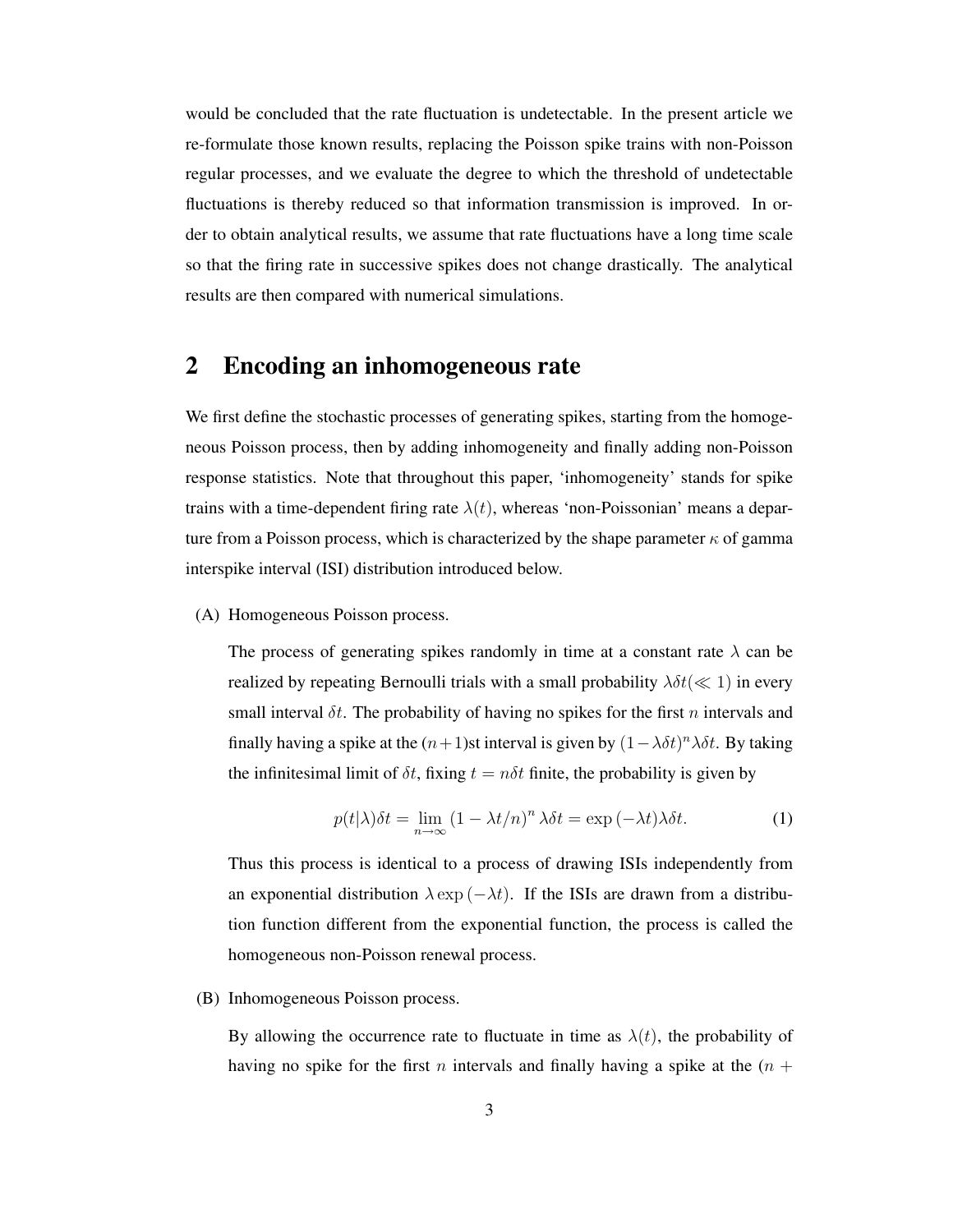1)st interval is given by  $\prod_{j=1}^{n} (1 - \lambda(j\delta t)\delta t) \lambda(n\delta t) \delta t$ . By taking the limit of infinitesimal interval  $\delta t$ , the probability of having an interspike interval t can be obtained as

$$
p(t_i|\{\lambda(t)\})\delta t = \lim_{n \to \infty} \prod_{j=1}^n (1 - \lambda(jt/n)t/n) \lambda(t)\delta t
$$

$$
= \exp\left(-\int_0^t \lambda(t')dt'\right)\lambda(t)\delta t.
$$
 (2)

It follows from Eq. (2) that the inhomogeneous Poisson process can be mapped to the homogeneous Poisson process if the time axis is suitably scaled (Ogata, 1988; Daley and Vere-Jones, 1988; Reich et al., 1998; Oram et al., 1999; Barbieri et al., 2001; Brown et al., 2001; Smith and Brown, 2003; Koyama and Shinomoto, 2005) as

$$
x = \Lambda(t) \equiv \int_0^t \lambda(t')dt',\tag{3}
$$

or,

$$
dx = \lambda(t)dt.
$$
 (4)

#### (C) Inhomogeneous non-Poisson process.

Using the time-scaling transformation (Eq. (4)), the homogeneous non-Poisson renewal process given by a non-exponential ISI distribution can be transformed into an inhomogeneous non-Poisson process. Given a time-dependent rate process  $\lambda(t)$  with spike aftereffects specified by a non-exponential ISI distribution function  $f(x)$ , the probability of having an event in a small time interval  $[x, x +$  $dx$  given a preceding event at 0 can be represented as

$$
f(x)dx = f(\Lambda(t) - \Lambda(t_0))\lambda(t)dt.
$$
 (5)

Here we have assumed that the shape of the ISI distribution  $f(x)$ , which defines the firing irregularity, is unchanged in time. This is in agreement with the empirical fact that the degree of irregularity of neuronal firing is generally maintained *in vivo* (Shinomoto et al., 2003, 2005, 2009), while the firing rate  $\lambda(t)$  is changing in time.

On the basis of the above-mentioned time-rescaling theory, an inhomogeneous non-Poisson spike train can be generated by the following two-step process.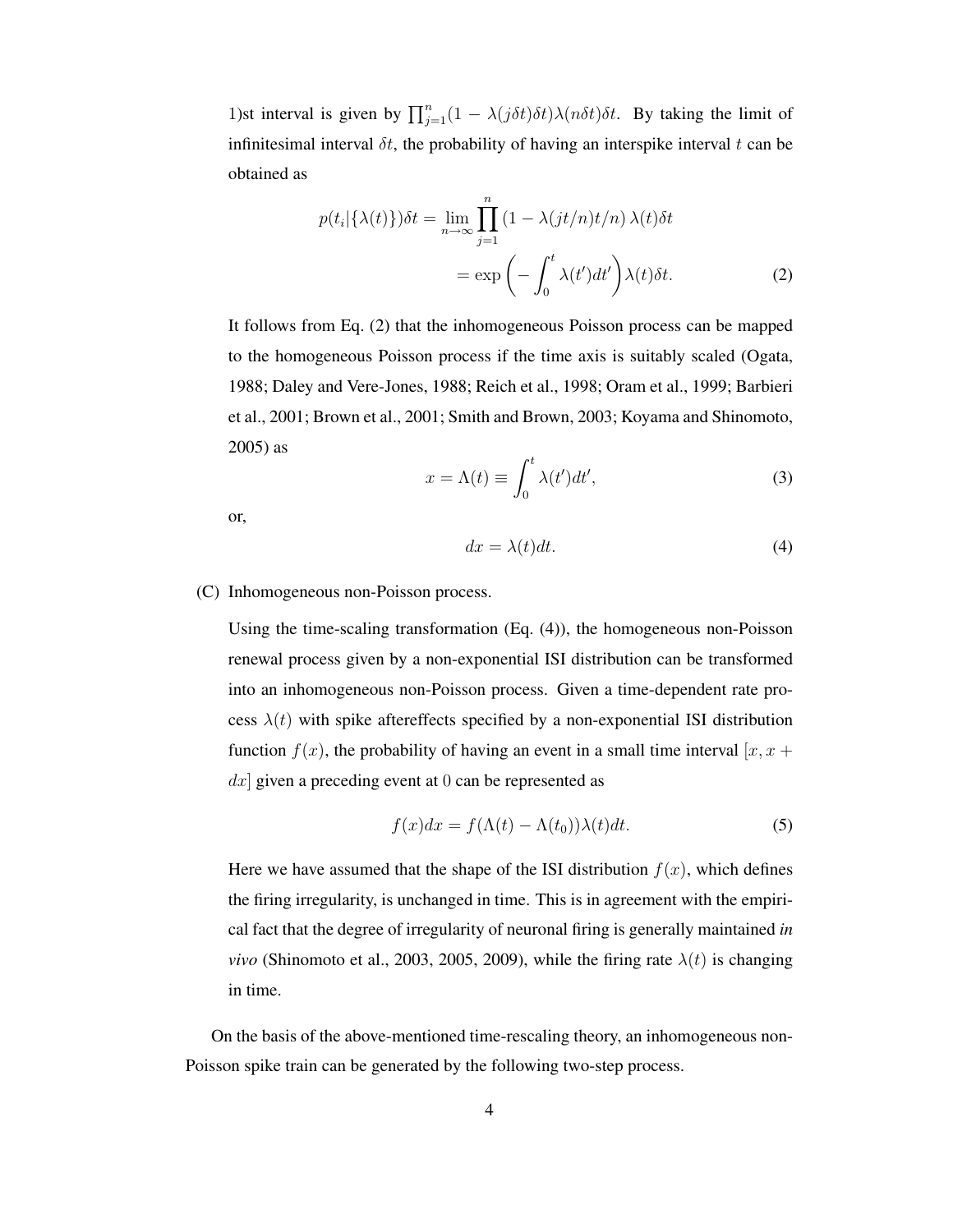(1) Generating a uniform non-Poisson (renewal) sequence.

Draw ISIs  $\{x_1, x_2, \ldots, x_n\}$  independently from a given distribution function  $f(x)$ , and arrange them sequentially to form a spike train. Here the ith spike time is given by summation of the previous ISIs as  $y_i = \sum_{j=1}^i x_j$ .

(2) Rescaling the time axis to conform to given rate  $\lambda(t)$ .

Transform the original sequence  $\{y_1, y_2, \ldots, y_n\}$  into another sequence  $\{t_1, t_2, \ldots, t_n\}$ according to  $t_i = \Lambda^{-1}(y_i)$ , where  $\Lambda^{-1}(y)$  is the inverse of the function  $\Lambda(t)$  defined by Eq.  $(3)$ .

Given time dependent rate  $\lambda(t)$  with aftereffects specified by non-exponential ISI distribution function  $f(x)$ , the probability density for the occurrence of spikes at  $\{t_i\}$  =  $\{t_1, t_2, \ldots, t_n\}$  can be represented in the form

$$
p(\lbrace t_i \rbrace | \lbrace \lambda(t) \rbrace) = \prod_{i=1}^{n-1} \lambda(t_{i+1}) f(\Lambda(t_{i+1}) - \Lambda(t_i)).
$$
 (6)

where  $t_i$  is the time of *i*th spike. Note that this manner of representing the non-Poisson spiking is similar to that of inhomogeneous Markov interval processes (Kass and Ventura, 2001; Koyama and Kass, 2008), in that both models confine the non-Poisson characteristics within an interspike correlation between two consecutive spikes.

The ISI distribution used in this study is a parametric family of gamma distribution functions

$$
f(x) = f_{\kappa}(x) = \kappa(\kappa x)^{\kappa - 1} \exp(-\kappa x) / \Gamma(\kappa),\tag{7}
$$

where  $\Gamma(\kappa) = \int_0^\infty x^{\kappa-1} \exp(-x) dx$  is the gamma function. Accordingly, the shape of the ISI distribution can be controlled by  $\kappa$ , keeping the scale factor or the mean ISI to be unity,  $\int_0^\infty x f_\kappa(x) = 1$ ; the shape factors  $\kappa > 1$ ,  $= 1$ , and  $< 1$  represent regular, (Poisson) random, and bursty firings, respectively.

## 3 Decoding the rate from a spike train

Next, we construct an algorithm to decode the rate from a spike train. The inverse probability of time dependent rate  $\lambda(t)$  given the spike train  $\{t_i\}$  can be obtained according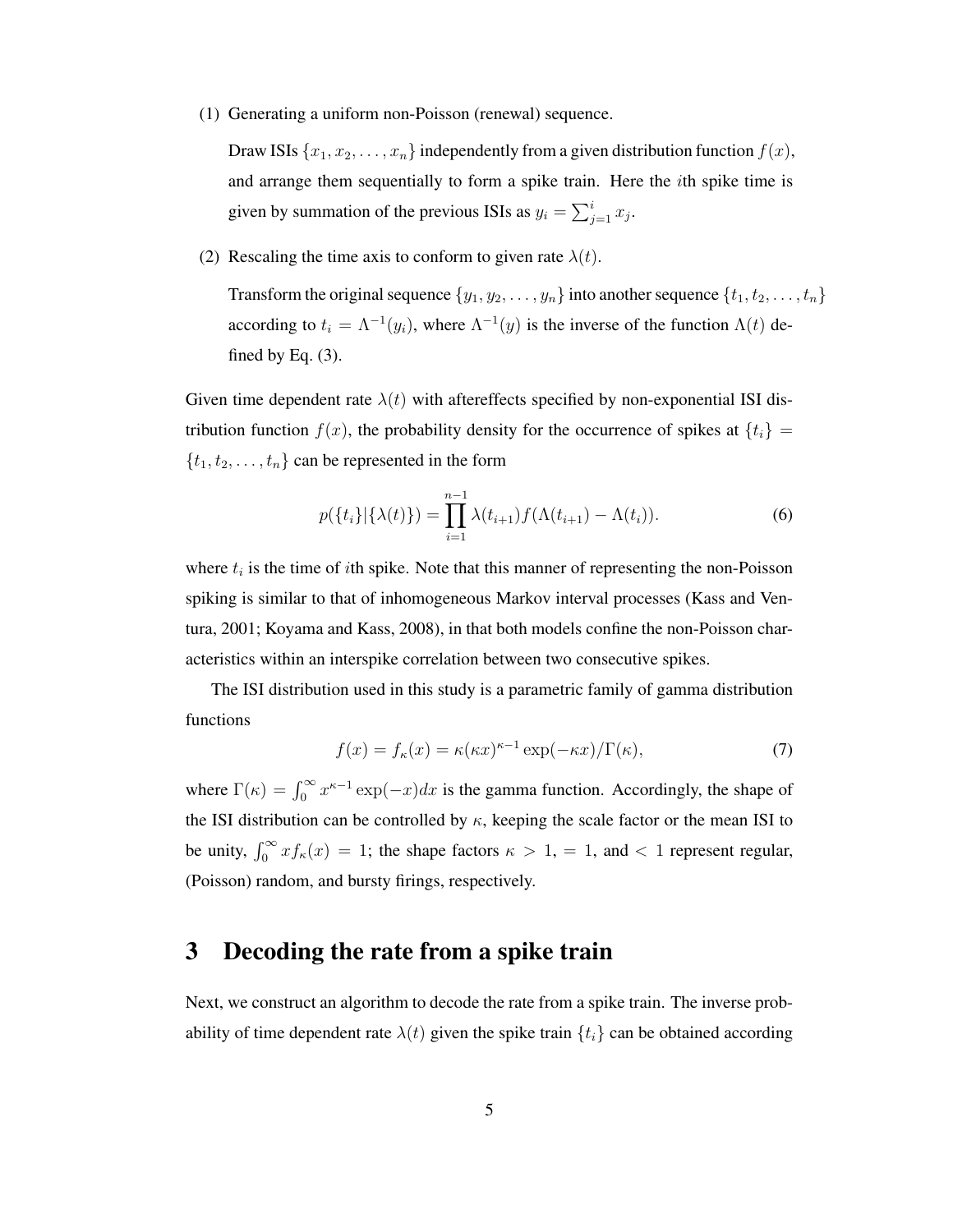to Bayes' theorem

$$
p(\{\lambda(t)\}|\{t_i\}) = \frac{p(\{t_i\}|\{\lambda(t)\})p(\{\lambda(t)\})}{p(\{t_i\})}.
$$
\n(8)

We employ the maximum *a posteriori* (MAP) estimate for inference of the firing rate<sup>1</sup>. The prior distribution of the latent rate process is chosen such that the large gradients of  $\lambda(t)$  are penalized with

$$
p(\{\lambda(t)\}) = p_{\gamma}(\{\lambda(t)\}) = \frac{1}{Z(\gamma)} \exp\left(-\frac{1}{2\gamma^2} \int_0^T (d\lambda/dt)^2 dt\right). \tag{9}
$$

Here,  $Z(\gamma)$  is the normalization constant given by

$$
Z(\gamma) = \int D\{\lambda(t)\} \exp\left(-\frac{1}{2\gamma^2} \int_0^T (d\lambda/dt)^2 dt\right)
$$
  
= 
$$
\frac{1}{\sqrt{2\pi\gamma^2 T}} \exp\left[-\frac{\{\lambda(T) - \lambda(0)\}^2}{2\gamma^2 T}\right],
$$
 (10)

where  $[D\{\lambda(t)\}]$  represents integration over all possible latent rate processes, or the Wiener integral over all paths of  $\lambda(t)$  (Karatzas and Shreve, 1997). Eq. (9), which defines a Gaussian process whose covariance function is  $\text{cov}[\lambda(t), \lambda(s)] = \gamma^2 \min(t, s)$ (i.e., a Brownian motion), can be called the "roughness-penalizing prior", the log of which is the same as the smoothing-spline penalization with the first-order derivative (Ramsay and Silverman, 2010). The MAP estimate, then, corresponds to the penalized maximum likelihood estimate. Here, the roughness hyperparameter  $\gamma$  controls the smoothness of the time-dependent rate  $\lambda(t)$ ; with small values of  $\gamma$ , the model requires the smooth rate process and vice versa. Note that  $\gamma$  has units of s<sup>-3/2</sup> if  $\lambda(t)$  has units of  $s^{-1}$ .

We may construct a Bayesian rate decoder based on the non-Poisson spike aftereffects by adopting the non-Poisson spike generation process (Eq. (6)) as

$$
p(\{t_i\}|\{\lambda(t)\}) = p_{\kappa}(\{t_i\}|\{\lambda(t)\}) = \prod_{i=1}^{n-1} \lambda(t_{i+1}) f_{\kappa}(\Lambda(t_{i+1}) - \Lambda(t_i)).
$$
 (11)

<sup>&</sup>lt;sup>1</sup>The MAP estimate does not involve a loss function, with respect to which a posterior estimate is optimized, but instead, is chosen so that the posterior probability is maximized. However, when the posterior distribution is unimodal and has a sharp peak, as in the case of our analysis below, the MAP estimate provides a good approximation to the posterior expectation (Koyama et al., 2010b), which minimizes the mean squared loss between the true and estimated firing rates.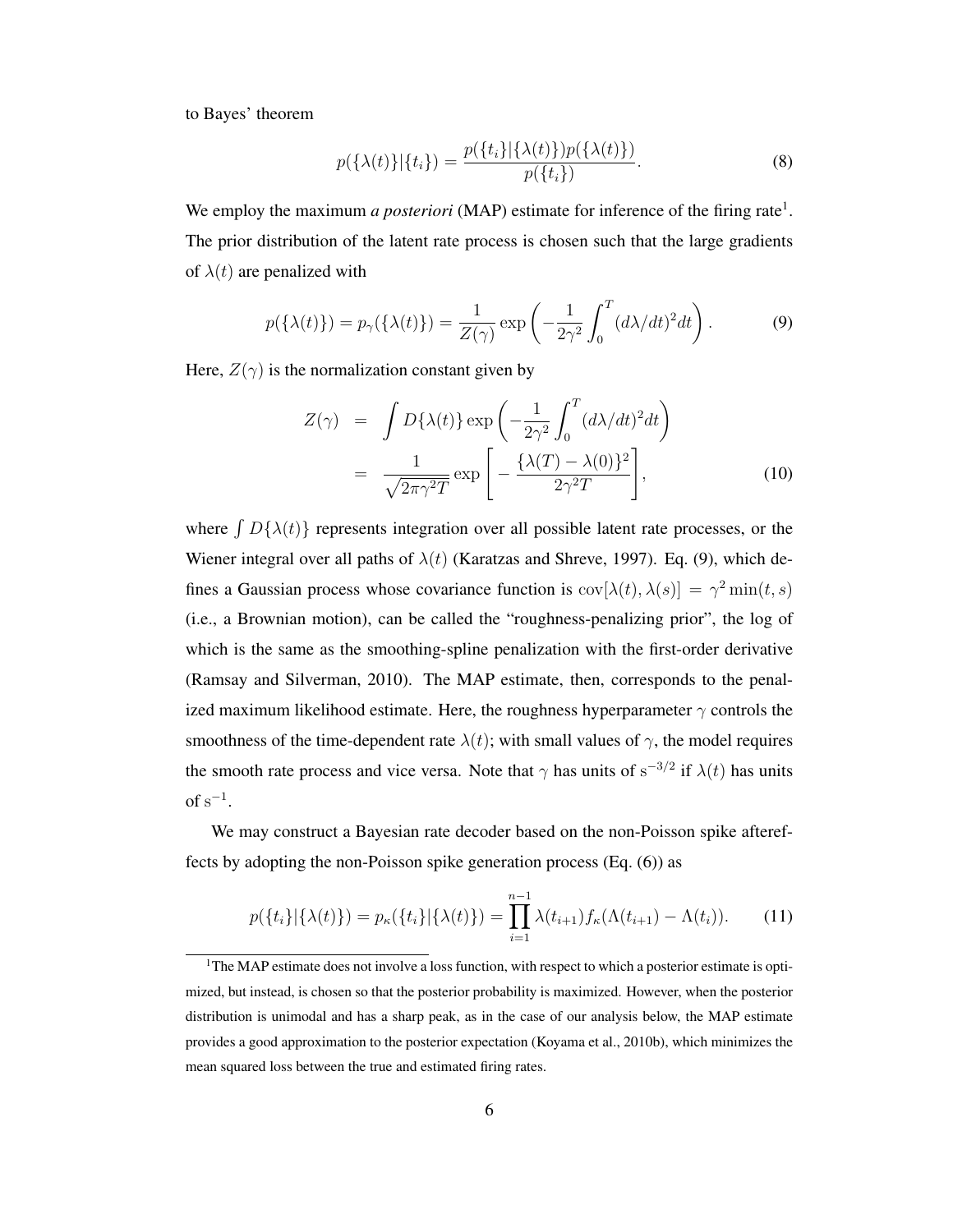into the Bayesian formula (Eq. (8)), while the denominator of the Bayesian formula is given by marginalizing the joint probability over all possible paths of  $\lambda(t)$ ,

$$
p(\{t_i\}) = p_{\kappa,\gamma}(\{t_i\}) = \int D\{\lambda(t)\} p_{\kappa}(\{t_i\}|\{\lambda(t)\}) p_{\gamma}(\{\lambda(t)\}). \tag{12}
$$

Upon applying the empirical Bayes method (MacKay, 1992; Bruce and Saad, 1994; Carlin and Louis, 2000; Rasmussen and Williams, 2006), the hyperparameters  $\gamma$  and  $\kappa$  can be determined so that this "marginal likelihood" or the "evidence" is maximized according to:

$$
(\hat{\gamma}, \hat{\kappa}) = \arg \max_{\gamma, \kappa} p_{\kappa, \gamma} (\{t_i\}). \tag{13}
$$

In Bayesian analysis, in principle the hyperparameters may be determined by maximizing the posterior probability of them, which is computed by combining the prior probability over the hyperparameters with the evidence via Bayes' theorem. Having no basis on which to formulate a prior distribution, we instead maximize the marginal likelihood. As pointed out by MacKay (1992) and Kass and Raftery (1995), the marginal likelihood, or evidence, naturally embodies Occam's razor.

The posterior distribution Eq. (8) can be continuously extended to  $\gamma = 0$ , in which case the posterior probability for the rate process,  $p_{\kappa,\gamma}(\{\lambda(t)\}|\{t_i\})$ , consequently indicates a constant rate,  $d\lambda(t)/dt = 0$ . When analyzing a train of an infinite number of spikes, the distribution of the constant rate  $\lambda(t) = \lambda$  becomes a delta function located at a value of the mean firing rate. Thus if the optimized roughness hyperparameter vanishes,  $\hat{\gamma} = 0$ , it should be interpreted that the Bayesian rate decoder has uniquely selected a constant rate process.

## 4 Performing the marginalizing integration

For the inhomogeneous Poisson process, the marginalizing integration over all possible latent rate paths  $\int D\{\lambda(t)\}\$ in Eq. (12) was solved for some given rate processes using the path integral method (Koyama et al., 2007). Here we re-formulate the analytical method and extend the marginalizing integration method to make it applicable to non-Poisson processes.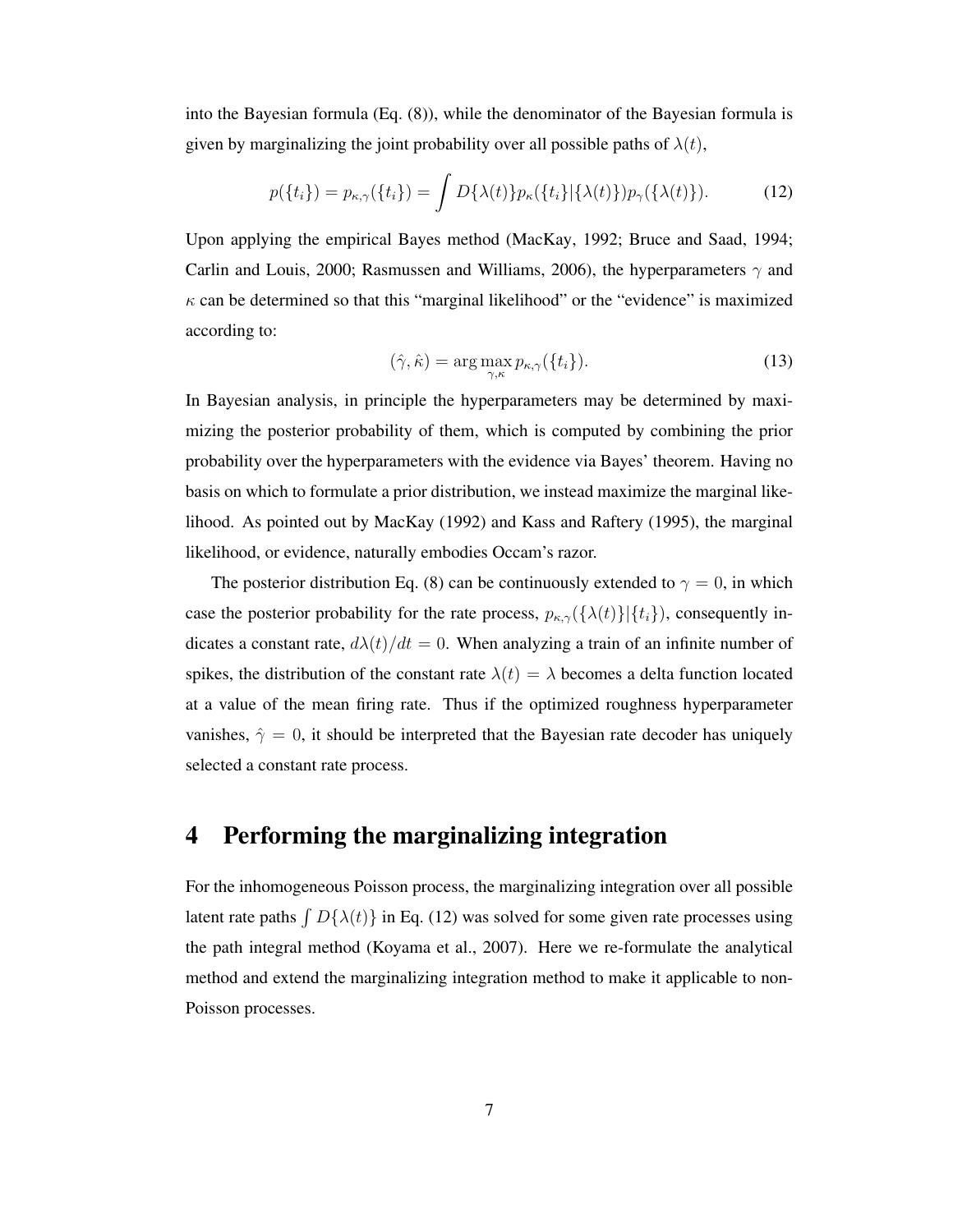### 4.1 Evaluation of the log-likelihood function

From Eqs. (7) and (11), the log-likelihood is explicitly given by

$$
\log p_{\kappa}(\lbrace t_{i} \rbrace | \lbrace \lambda(t) \rbrace) = \sum_{i} \left[ \log \lambda(t_{i}) + \kappa \log \kappa + (\kappa - 1) \log(\Lambda(t_{i}) - \Lambda(t_{i-1})) -\kappa(\Lambda(t_{i}) - \Lambda(t_{i-1})) - \log \Gamma(\kappa) \right]
$$

$$
= \sum_{i} \left[ \log \lambda(t_{i}) + (\kappa - 1) \log(\Lambda(t_{i}) - \Lambda(t_{i-1})) \right]
$$

$$
+ n\kappa \log \kappa - \kappa \int_{0}^{T} \lambda(t)dt - n \log \Gamma(\kappa). \tag{14}
$$

By introducing the "averaged" firing rate in the ith ISI:

$$
\bar{\lambda}_i \equiv \frac{\Lambda(t_i) - \Lambda(t_{i-1})}{t_i - t_{i-1}},\tag{15}
$$

the rate fluctuation and the ISI in the term  $\log(\Lambda(t_i) - \Lambda(t_{i-1}))$  are separated as

$$
\log(\Lambda(t_i) - \Lambda(t_{i-1})) = \log \bar{\lambda}_i + \log(t_i - t_{i-1}).
$$
\n(16)

Assuming that the time scale of the rate fluctuation is longer than the mean ISI so that  $\bar{\lambda}_i$  is approximated to  $\lambda(t_i)$ ,<sup>2</sup> the log-likelihood (14) is rewritten as

$$
\log p_{\kappa}(\lbrace t_{i} \rbrace | \lbrace \lambda(t) \rbrace) = \kappa \sum_{i} \log \lambda(t_{i}) + n\kappa \log \kappa - n \log \Gamma(\kappa)
$$

$$
- \kappa \int_{0}^{T} \lambda(t)dt + (\kappa - 1) \sum_{i} \log(t_{i} - t_{i-1}). \tag{17}
$$

We decompose the rate  $\lambda(t)$  into the mean  $\mu$  and fluctuation  $x(t)$ , as

$$
\lambda(t) = \mu + x(t). \tag{18}
$$

Accordingly, the log-likelihood function is decomposed into two parts, as

$$
\log p_{\kappa}(\lbrace t_i \rbrace | \lbrace \lambda(t) \rbrace) = \mathcal{L} + \mathcal{I},\tag{19}
$$

<sup>2</sup>Suppose that the time scale of rate fluctuation  $\lambda(t)$  is given by  $\tau$ . Then,

$$
\lambda(t_i) = \lambda(t_{i-1}) + \frac{d\lambda(t_{i-1})}{d(t_{i-1}/\tau)} \frac{t_i - t_{i-1}}{\tau} + O\left(\left(\frac{t_i - t_{i-1}}{\tau}\right)^2\right),\,
$$

from which the error is estimated as  $\lambda(t_i) - \hat{\lambda}_i \sim (t_i - t_{i-1})/\tau$ . Our analysis is hence valid under the condition in which  $\tau$  is large enough compared with the mean ISI so that this error is negligible.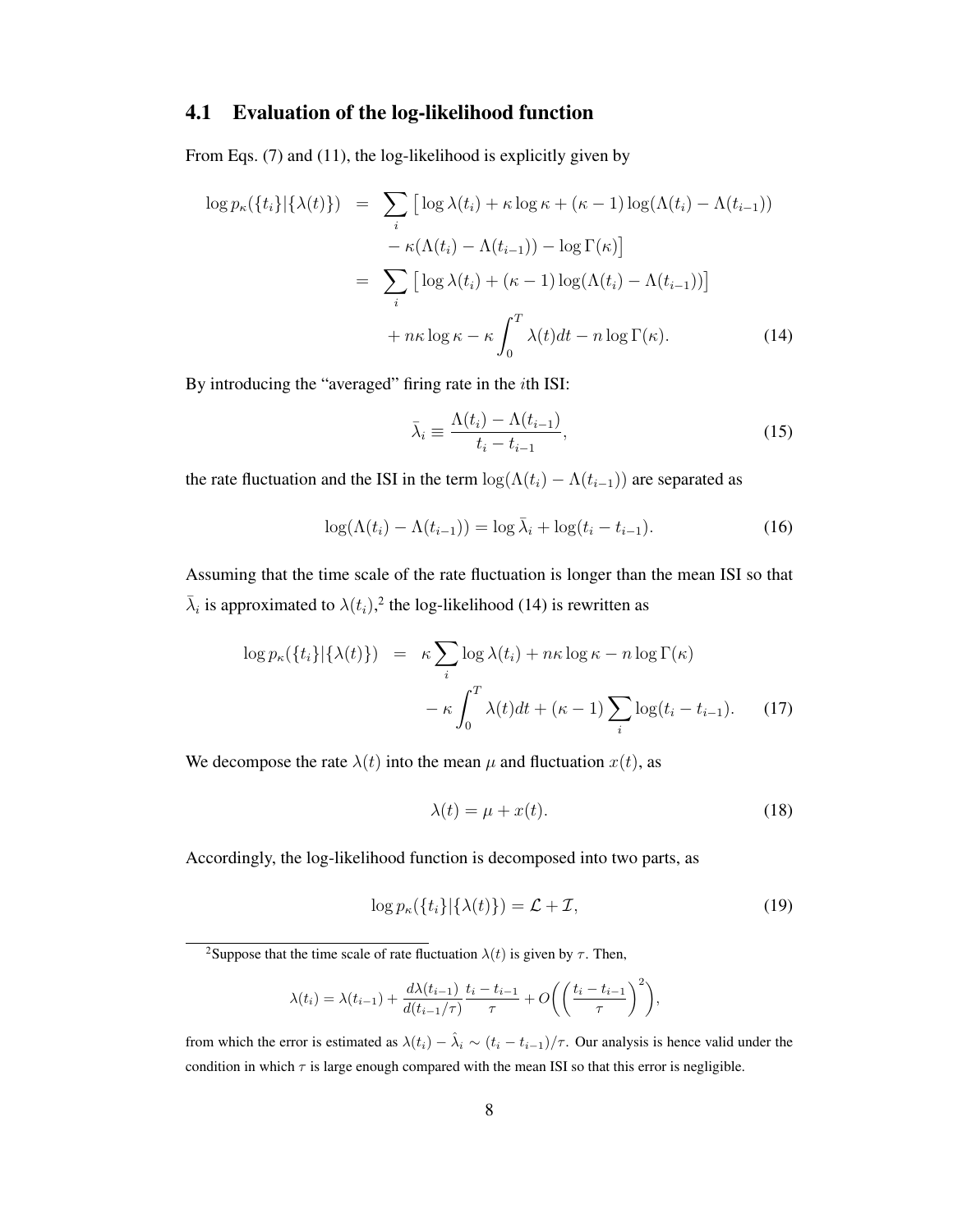where  $\mathcal L$  is the log-likelihood function of the gamma interval distribution,

$$
\mathcal{L} = -T\kappa\mu + n\kappa \log \mu + n\kappa \log \kappa - n \log \Gamma(\kappa) + (\kappa - 1) \sum_{i} \log(t_i - t_{i-1}), \quad (20)
$$

whereas  $\mathcal I$  is given by

$$
\mathcal{I} = -\int_0^T \left[ \kappa x(t) - \kappa \sum_i \delta(t - t_i) \log \left( 1 + \frac{x(t)}{\mu} \right) \right] dt.
$$
 (21)

 $\mathcal L$  and  $\mathcal I$  represent the components of mean rate and fluctuation around the mean rate, respectively.

### 4.2 The path integral method

Substituting Eqs. (9) and (19) into Eq. (12) and taking into account the change of variable from  $\lambda(t)$  to  $x(t)$  in Eq. (18), the marginal likelihood function is written as

$$
p_{\gamma,\kappa}(\lbrace t_i \rbrace) = \int D\lbrace x(t) \rbrace \exp(\mathcal{L} + \mathcal{I}) \frac{1}{Z(\gamma)} \exp\left(-\frac{1}{2\gamma^2} \int_0^T \dot{x}^2 dt\right)
$$
  
= 
$$
\frac{1}{Z(\gamma)} e^{\mathcal{L}} \mathcal{F}.
$$
 (22)

Here, the contribution of rate fluctuation can be represented in the form of a path integral (Feynman and Hibbs, 1965; Kleinert, 2009),

$$
\mathcal{F} = \int \exp\left[-\int_0^T L(\dot{x}, x) dt\right] D\{x(t)\},\tag{23}
$$

where  $L(x, x)$  is a "Lagrangian" of the form,

$$
L(\dot{x}, x) = \frac{1}{2\gamma^2} \dot{x}^2 + \kappa x(t) - \kappa \sum_{i} \delta(t - t_i) \log\left(1 + \frac{x(t)}{\mu}\right).
$$
 (24)

The MAP estimate of the rate fluctuation  $\hat{x}(t)$  is obtained by taking the minimum of the action integral  $S[x(t)] \equiv \int_0^T L(\dot{x}, x) dt$  in Eq. (23). The extremum condition for S is expressed by the variational equation  $\delta S = 0$ , and an integration by part in  $\delta S$  with fixed boundary values leads to the Euler-Lagrange equation:

$$
\frac{d}{dt}\left(\frac{\partial L}{\partial \dot{x}}\right) - \frac{\partial L}{\partial x} = 0.
$$
\n(25)

Note that it can also be shown that the quadratic form of the action integral  $\delta^2 S$  is nonnegative (Schulman, 2005), and thus the solution of Eq. (25) is guaranteed to be the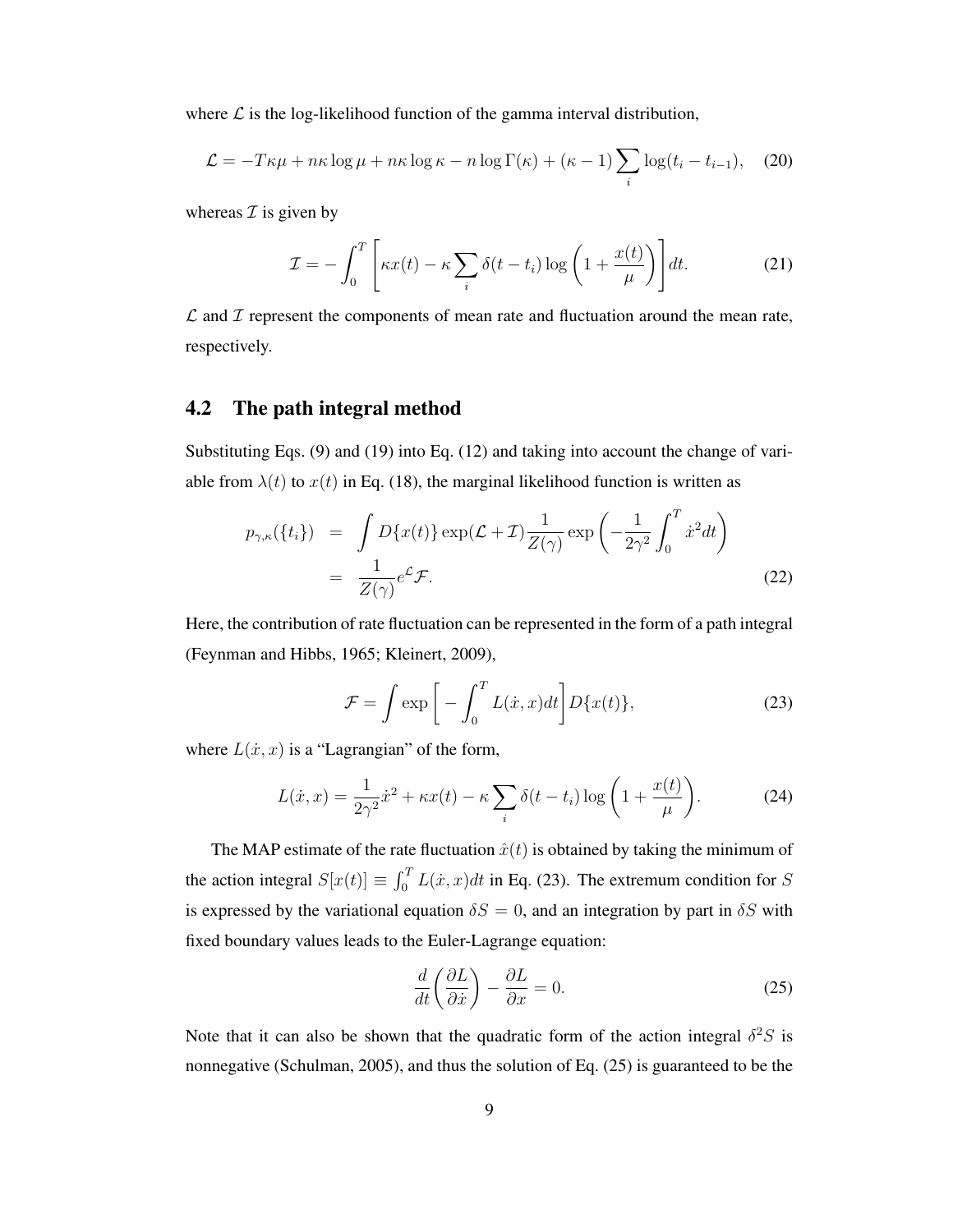MAP estimate  $\hat{x}(t)$ . In the following analysis, we consider a long spike train  $T \gg 1$ , so that the boundary effect, which may be caused by a particular choice of the boundary values in deriving the Euler-Lagrange equation (25), is negligible.

By considering the deviation from the MAP path as  $x(t) = \hat{x}(t) + \eta(t)$ , ( $\eta(0) =$  $\eta(T)=0$ ), and approximating the action integral to a range of the second-order terms with respect to the deviation  $\eta(t)$ ,

$$
\int_0^T L(\dot{x}, x)dt
$$
  
\n
$$
\approx \int_0^T L(\dot{\dot{x}}, \hat{x})dt + \frac{1}{2} \int_0^T \left( \frac{\partial^2 L}{\partial \dot{x}^2} \dot{\eta}^2 + 2 \frac{\partial^2 L}{\partial \dot{x} \partial x} \dot{\eta} \eta + \frac{\partial^2 L}{\partial x^2} \eta^2 \right) dt,
$$
 (26)

where we ignored the terms in  $O(\eta^3)$ , the path integral can be performed analytically as

$$
\mathcal{F} = Re^{-S[\hat{x}(t)]},\tag{27}
$$

where  $\exp\{-S[\hat{x}(t)]\}$  represents the contribution of the mode to the path integral, whereas  $R$  represents that of quadratic derivation:

$$
R = \int \exp\left[-\frac{1}{2}\int_0^T \left(\frac{\partial^2 L}{\partial \dot{x}^2} \dot{\eta}^2 + 2\frac{\partial^2 L}{\partial \dot{x} \partial x} \dot{\eta} \eta + \frac{\partial^2 L}{\partial x^2} \eta^2\right) dt\right] D\{\eta(t)\}.
$$
 (28)

The path integral method presented here can be regarded as a functional version of the Laplace approximation used in the field of statistics and machine learning (Kass et al., 1991; Rasmussen and Williams, 2006).

#### 4.3 Evaluation of the marginal likelihood

We formulate a method for computing a marginal likelihood function averaged over the ensemble of event sequences derived from a given underlying rate,

$$
\lambda(t) = \mu + \sigma g(t) \tag{29}
$$

where  $\mu$  is the mean rate and  $\sigma g(t)$  represents a rate fluctuation characterized by the amplitude  $\sigma$ ,  $\langle g(t) \rangle = 0$  and  $\langle g(t)g(t') \rangle = \phi(t - t')$ . We suppose that event sequences are generated from a time rescaled gamma interval process with the shape parameter  $\kappa^*$ .

The fluctuation in the apparent spike count is given by the variance to mean ratio as represented by the Fano factor (Fano, 1947). For the renewal process in which ISIs are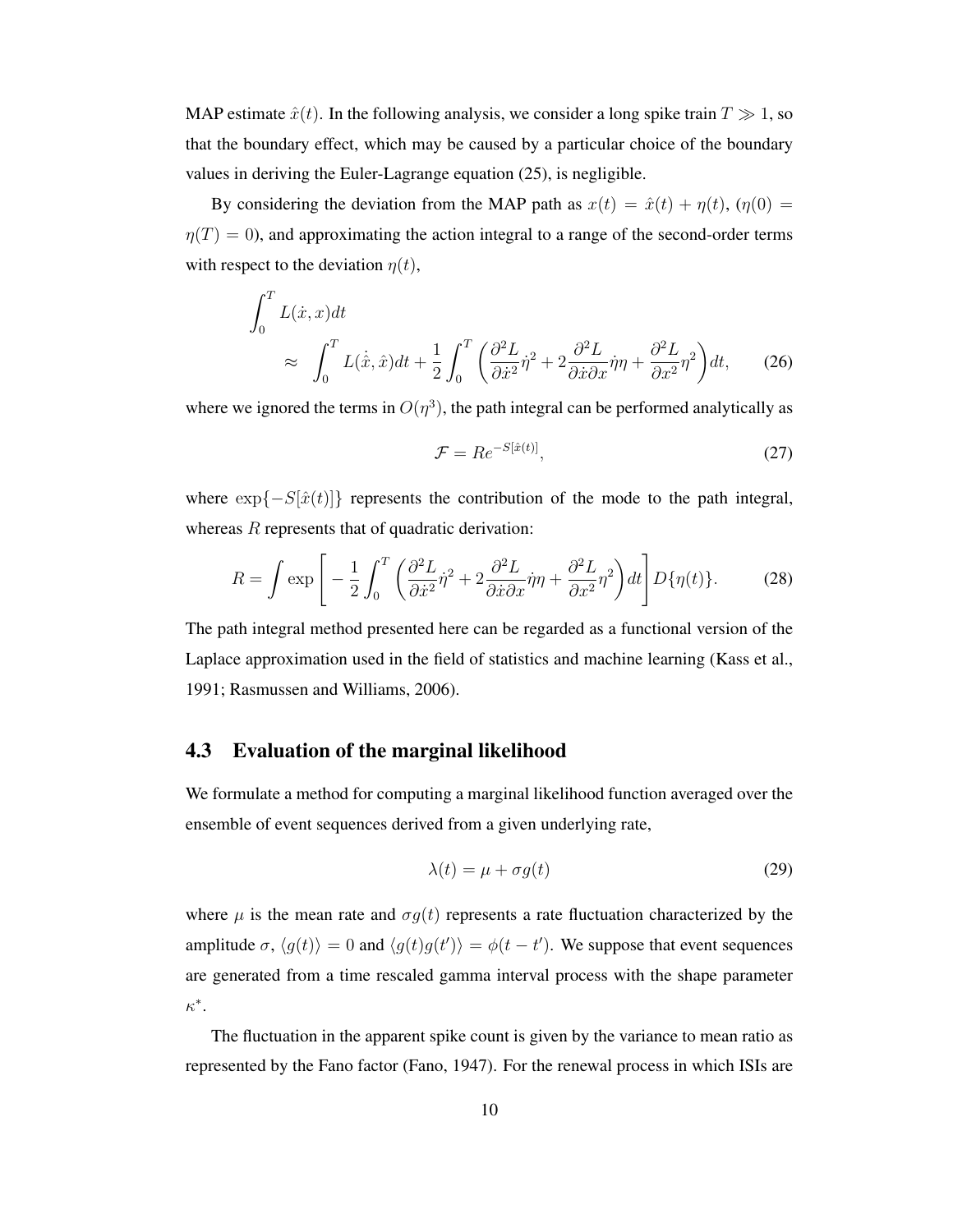drawn from a given distribution function, it is proven that the Fano factor is related to the ISI variability with  $F \approx C_V^2$ , where  $C_V$  is the coefficient of variation defined as the standard deviation of the ISIs divided by the mean (Cox, 1962). Though this approximation is proven to hold in the long interval limit, it was found that the relation practically holds in a short interval that contains only a few spikes (Fig.4 in Omi and Shinomoto, 2011). The ISI variability of the gamma distribution is given by  $C_V = 1/\sqrt{\kappa^*}$ . Thus, in each realization of a spike generation, the occurrence of events fluctuates around the underlying rate, and  $\sum_i \delta(t - t_i)$  in Eq. (24) can be represented as a stochastic process,

$$
\sum_{i} \delta(t - t_i) \approx \lambda(t) + \sqrt{\frac{\lambda(t)}{\kappa^*}} \xi(t), \tag{30}
$$

where  $\xi(t)$  is a white noise characterized by the ensemble averages  $\langle \xi(t) \rangle = 0$  and  $\langle \xi(t)\xi(t') \rangle = \delta(t-t')$ . Note that this approximation Eq. (30) holds only for a long time scale fluctuation in the rate in which a serial correlation of spikes is negligible. As the rate is non-negative, the path integral defined by Eq. (23) should be carried out in the range of  $\lambda \geq 0$ . Under the condition that the rate fluctuation is small,  $\sigma/\mu \ll 1$ , however, the orbits passing through  $\lambda < 0$  practically do not contribute to the integral, and we can ignore the case of  $\lambda < 0$ .

Under the same condition  $\sigma/\mu \ll 1$  and a large time interval  $T \gg 1$ , the "free energy" or the negative log marginal likelihood function is derived by evaluating each factor in Eq. (22) as

$$
F(\gamma, \kappa) = -\frac{1}{T} \log p_{\gamma, \kappa}(\{t_i\})
$$
  
\n
$$
= -\frac{1}{T} \left( \log R - \log Z(\gamma) - \int_0^T L(\dot{\hat{x}}, \hat{x}) dt + \mathcal{L} \right)
$$
  
\n
$$
= \frac{\gamma}{4} \sqrt{\frac{\kappa}{\mu}} \left\{ 2 - \frac{\kappa}{\kappa^*} \left( 1 + 2\beta \int_0^\infty \phi(u) e^{-\gamma \sqrt{\frac{\kappa}{\mu}} u} du \right) \right\}
$$
  
\n
$$
- \mu \left\{ \log \mu - \kappa + \kappa \log \kappa - \log \Gamma(\kappa) + (\kappa - 1) \left[ \psi(\kappa^*) - \log \kappa^* - \frac{\sigma^2 \phi(0)}{2\mu^2} \right] \right\},
$$
(31)

where  $\beta = \kappa^* \sigma^2 / \mu$  represents the effective degree of fluctuation and  $\psi(\kappa) \equiv d \log \Gamma(\kappa) / d\kappa$ is the digamma function. The derivation is given in the Appendix. The hyperparameters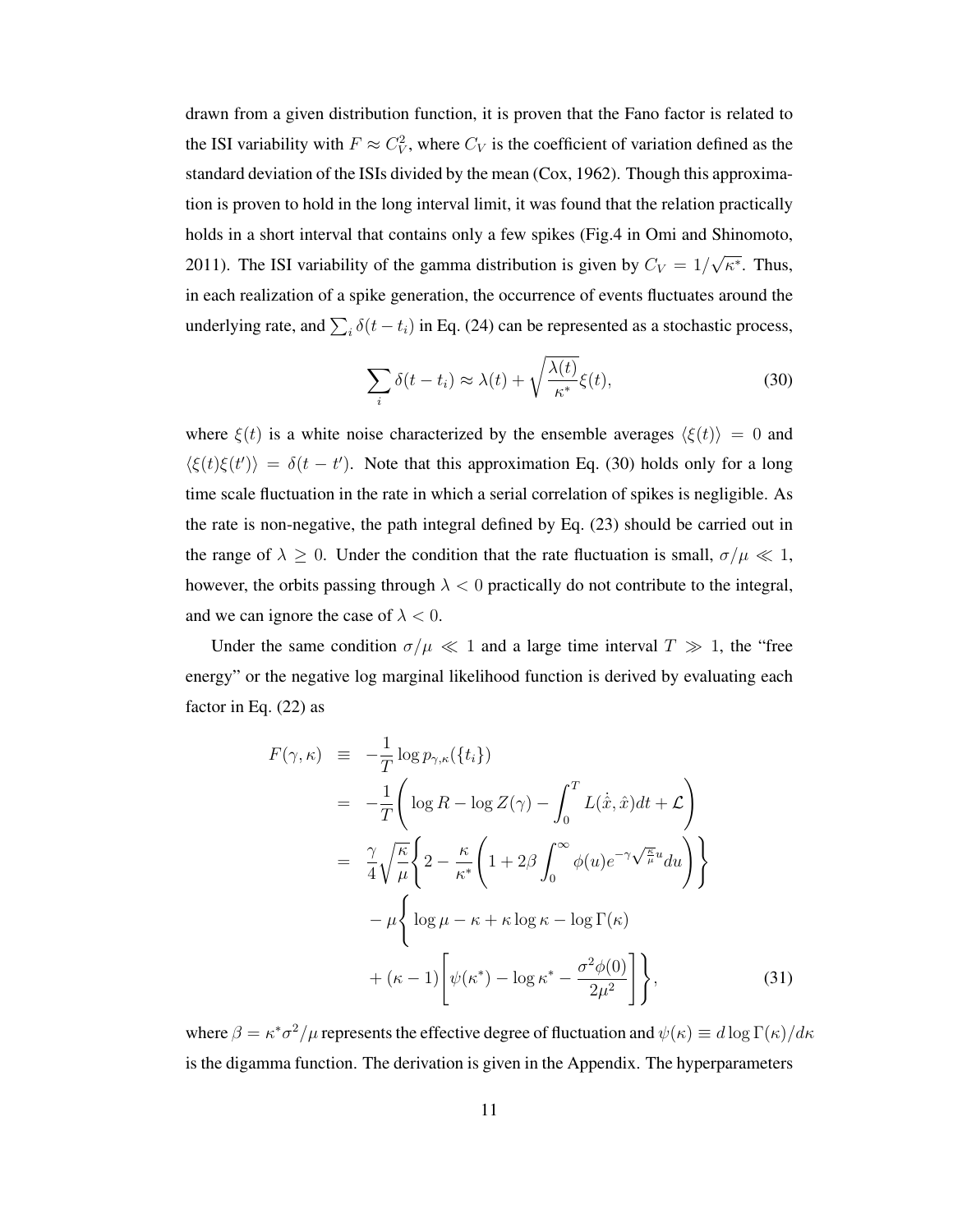$(\gamma, \kappa)$  are selected so that the marginal likelihood is maximized (Eq. (13)), or the free energy is minimized.

### 5 Applying the decoding methods to non-Poisson data

We apply this method of analysis to the time rescaled gamma interval processes, in which the rate fluctuation is given by specific processes. Note that the free energy Eq. (31) depends on the rate process via its correlation function  $\phi(u)$ . We use two rate processes fluctuating according to the sinusoidal and Ornstein-Uhlenbeck processes; these are the simplest processes whose correlation function is periodic or decaying with a given correlation time scale, respectively.

### 5.1 Sinusoidally modulated gamma interval process

First we consider detecting rate fluctuation from the gamma interval process in which the underlying rate is modulated sinusoidally in time:

$$
\lambda(t) = \mu + \sigma \sin t/\tau. \tag{32}
$$

Inserting the correlation function of this process,  $\phi(u) = \frac{1}{2} \cos \frac{u}{\tau}$ , into Eq. (31), the free energy for this case is obtained as

$$
F(\gamma, \kappa) = \frac{\gamma}{4} \sqrt{\frac{\kappa}{\mu}} \left( 2 - \frac{\kappa}{\kappa^*} \right) - \frac{\beta \kappa}{4\kappa^*} \frac{\tau^2 \gamma^2 \kappa}{\mu + \tau^2 \gamma^2 \kappa} - \mu \left\{ \log \mu - \kappa + \kappa \log \kappa - \log \Gamma(\kappa) + (\kappa - 1) \left[ \psi(\kappa^*) - \log \kappa^* - \frac{\sigma^2}{4\mu^2} \right] \right\}.
$$
 (33)

A vanishing hyperparameter  $\gamma = 0$  indicates a constant rate. This free energy defined for  $\gamma \geq 0$  always has a minimum at  $(\gamma, \kappa) = (0, \hat{\kappa}_c)$ , where  $\hat{\kappa}_c = \kappa^* - \frac{\sigma^2 \phi(0)}{2\mu^2 I(\kappa^*)}$ ,  $I(\kappa^*) = \dot{\psi}(\kappa^*) - 1/\kappa^*$  being the Fisher information, as  $\partial F/\partial \gamma|_{(\gamma,\kappa)=(0,\hat{\kappa}_c)} > 0$  and  $\partial F/\partial \kappa|_{(\gamma,\kappa)=(0,\hat{\kappa}_c)}=0$ . As the rate fluctuation is increased from zero to  $\beta\tau\equiv \kappa^*\sigma^2\tau/\mu>$ 2, the minimum at a finite  $\gamma$  becomes lower than the minimum at  $\gamma = 0$ , implying that the event sequence should be interpreted as being derived from a fluctuating rate. It should be noted that the critical amplitude of the rate fluctuation  $\sigma_c$  is scaled with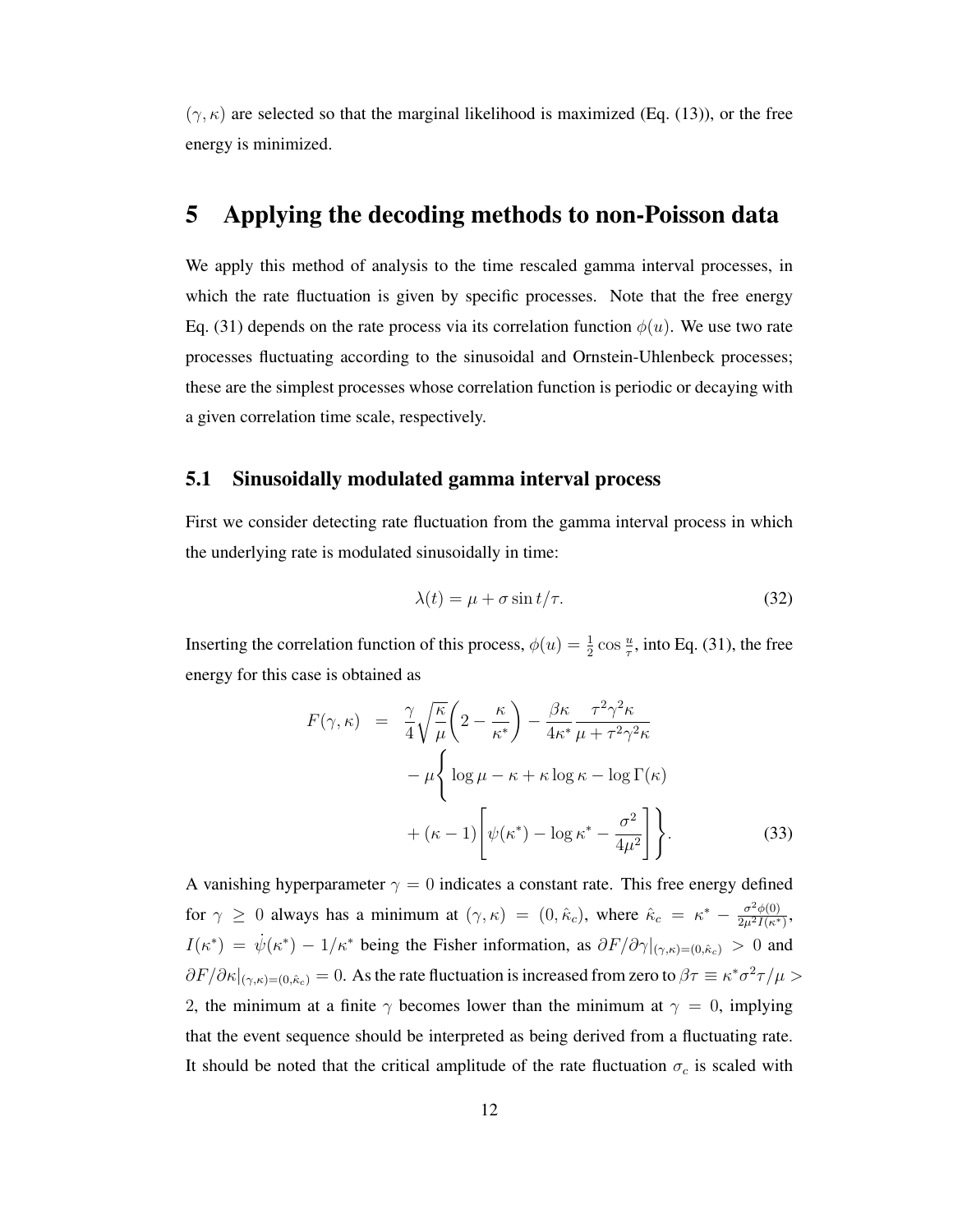$1/\sqrt{\kappa^*}$  (Figure 1A, top panel), demonstrating that the smallest amplitude of detectable fluctuation reduces in proportion with the coefficient of variation of ISIs,  $C_V$ .

A Poissonian decoder is obtained by simply setting  $\kappa = 1$  instead of optimizing κ. By putting  $\kappa = 1$  in Eq. (31) and deriving the condition under which  $F(\gamma, 1)$  takes its minimum at  $\gamma = 0$ , the detection limit for the Poisson decoder is given by  $\beta \tau \equiv$  $\kappa^* \sigma^2 \tau / \mu = 2(2\kappa^* - 1)$ . In the regular domain,  $\kappa^* > 1$  or  $C_V < 1$ , the detection limit amplitude for the Poisson decoder is larger than that of the non-Poisson decoder, implying the information transmission efficiency is dependent not only on the regularity of the spike train, but also on whether or not the decoder takes account of the non-Poisson firing.

The analytical results are compared with numerical simulations in Figure 1. Here we generated a number of spike trains from inhomogeneous non-Poisson processes, Eq. (6), and attempted to estimate the rate with the Bayes decoder Eq. (8). The maximization of the marginal likelihood Eq. (13) was carried out by the Expectation and Maximization (EM) method prescribed in Koyama and Shinomoto (2005). A sample spike train (b) in Figure 1 demonstrates the situation in which a rate fluctuation was detected using a non-Poisson decoder, while the rate estimator that does not take account of non-Poisson firing cannot capture rate fluctuation.

To compare the non-Poisson and Poisson decoders in their performances in estimating the underlying rate, we have plotted ISEs computed for data derived from detectable rate fluctuations (Figure 2A). The result indicates that the non-Poisson decoder has improved the fitting performance from the Poisson decoder.

Note that the relationship is reversed in the bursty domain,  $\kappa^* < 1$  or  $C_V > 1$ ; the Poisson decoder yields the detection of the rate fluctuation even for an amplitude smaller than the lower bound amplitude for the non-Poisson decoder (Figure 1A). If we assess the integrated squared error (ISE) of the estimated rate from the true rate, the Poisson decoder gives larger error than the non-Poisson decoder. This implies that the Poisson decoder (mis)interpreted the bursty firing as signal rather than noise. A sample spike train (a) in Figure 1 demonstrates the situation in which a rate fluctuation was not detected using a non-Poisson decoder, while the Poisson decoder detected spurious fluctuation.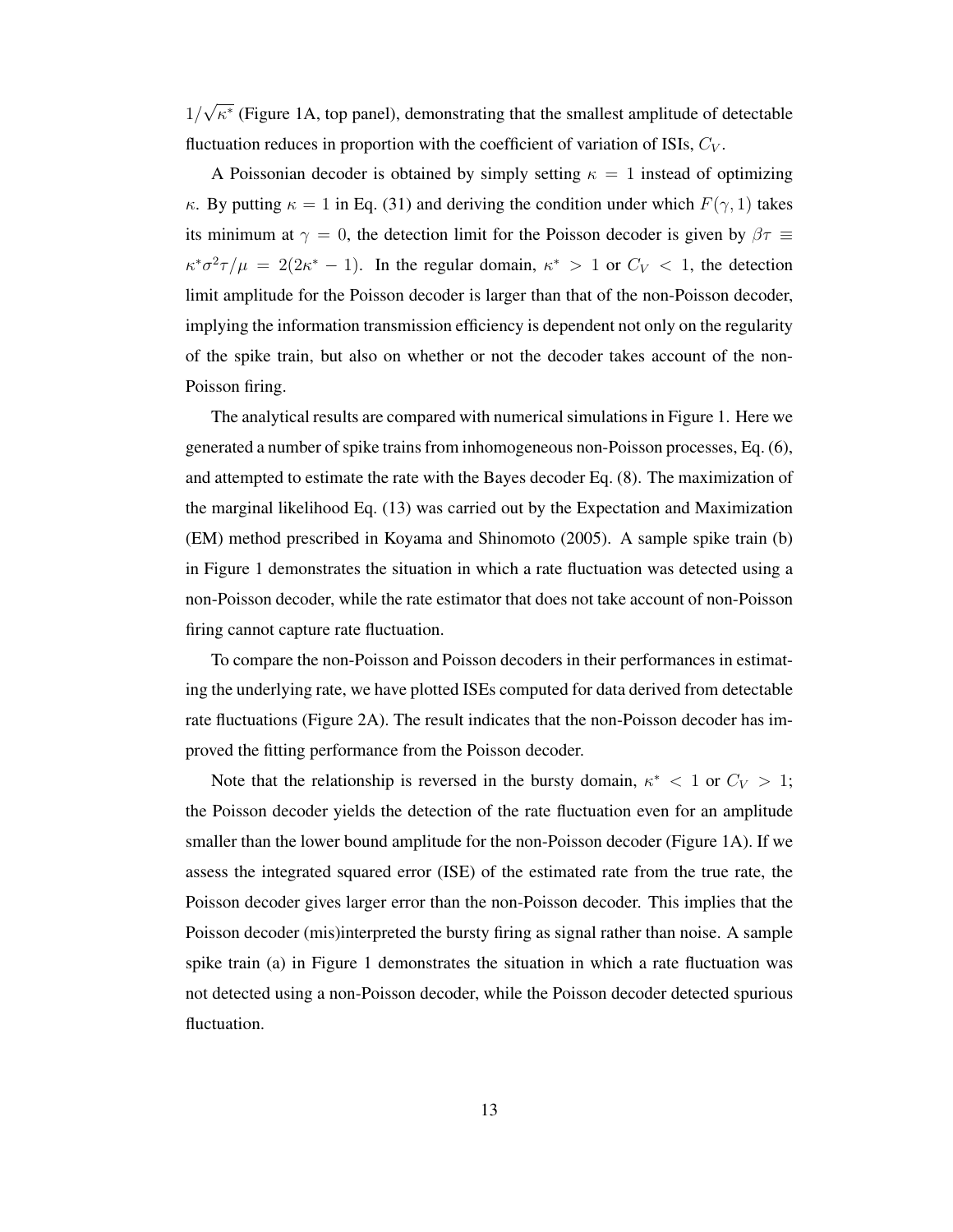#### 5.2 OUP modulated gamma interval process

In the second example, we consider the case, in which the rate fluctuation is fluctuating with the Ornstein-Uhlenbeck process,

$$
\frac{d\lambda}{dt} = -\frac{\lambda - \mu}{\tau} + \sigma \sqrt{\frac{2}{\tau}} \xi(t),\tag{34}
$$

where  $\xi(t)$  is a Gaussian white noise. Substituting the correlation function of this process,  $\phi(u) = e^{-|u|/\tau}$ , into Eq. (31), the free energy for this case is derived as

$$
F(\gamma, \kappa) = \frac{\gamma}{4} \sqrt{\frac{\kappa}{\mu}} \left( 2 - \frac{\kappa}{\kappa^*} \right) - \frac{\beta \kappa}{2\kappa^*} \frac{\tau \gamma \sqrt{\kappa}}{\sqrt{\mu} + \tau \gamma \sqrt{\kappa}} -\mu \left\{ \log \mu - \kappa + \kappa \log \kappa - \log \Gamma(\kappa) + (\kappa - 1) \left[ \psi(\kappa^*) - \log \kappa^* - \frac{\sigma^2}{2\mu^2} \right] \right\}.
$$
 (35)

In contrast to the case of sinusoidal rate fluctuation, this free energy never has multiple minima. The minimum of this function stays at  $(\gamma, \kappa) = (0, \hat{\kappa}_c)$  until  $\beta \tau \equiv \kappa^* \sigma^2 \tau / \mu$ exceeds 1/2. By setting  $\kappa = 1$  instead of estimating  $\kappa$  by the full optimization, the detection limit for the Poisson decoder can also be obtained as  $\beta \tau = \kappa^* \sigma^2 \tau / \mu$  $(2\kappa^* - 1)/2$ . The critical amplitude of the rate fluctuation  $\sigma_c$  for the OUP modulated process is scaled with  $1/\sqrt{\kappa^*}$ , which is the same as the case of sinusoidally modulated process (Figure 1B, top panel). The analytical results are also compared with numerical simulations in Figure 1 B. The numerical results are subject to a larger fluctuation than the sinusoidally modulated cases, because the rate itself fluctuates greatly according to the stochastic process. The improvement in the estimation by replacing the Poissonian decoder by the non-Poissonian decoder can be seen from their ISEs (Figure 2B). The conditions are similar to those for the sinusoidally modulated cases, including the higher sensitivity of the non-Poisson decoder for regular spike trains (a sample spike train (d) in Figure 1) and the misinterpretation of the Poisson decoder for bursty spike trains (a sample spike train (c) in Figure 1.

### 6 Discussion

We have shown that the sensitivity for rate fluctuations is enhanced by encoding rate with non-Poisson regular firing and decoding a spike train by taking account of non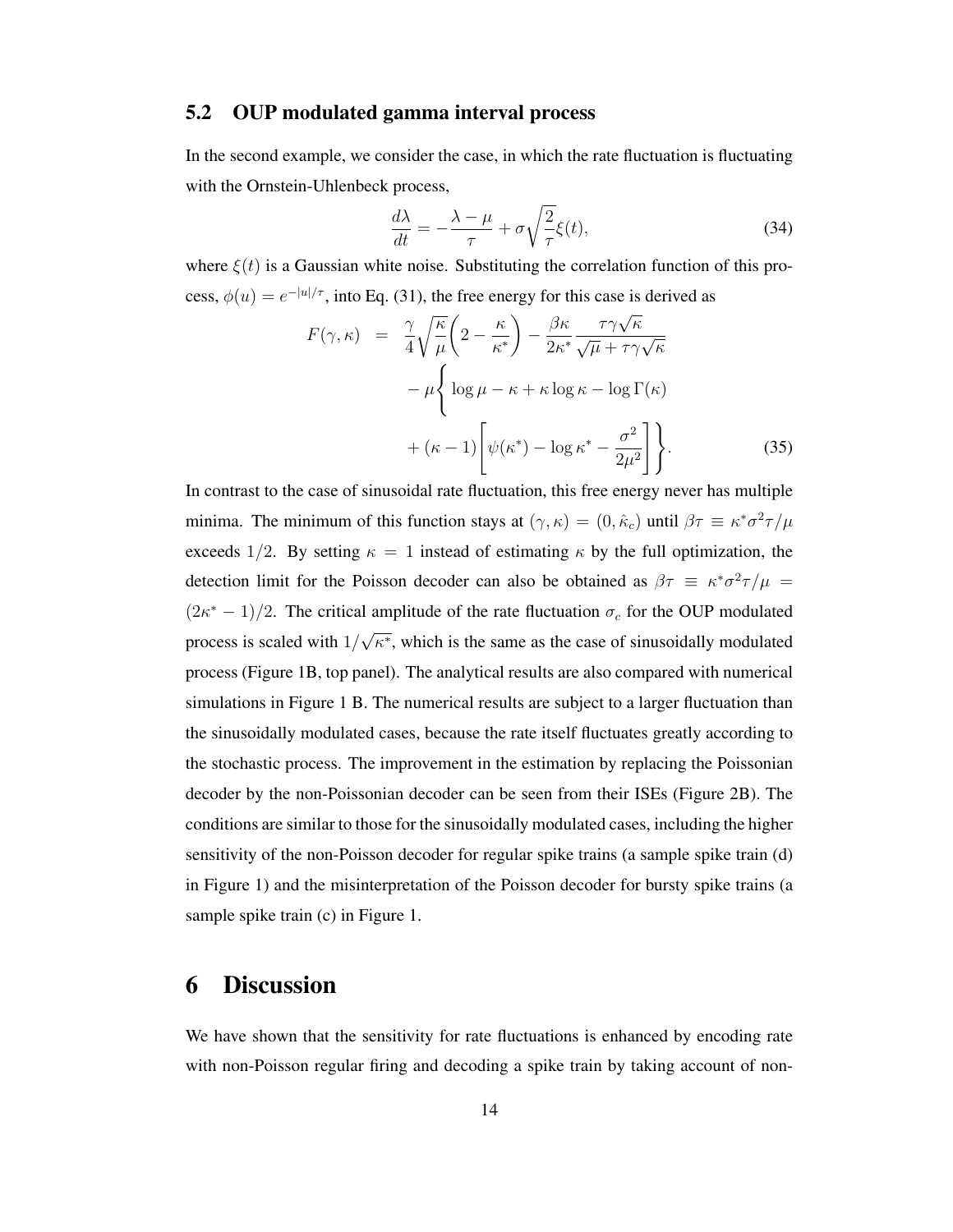Poisson firing characteristics. The smallest amplitude of detectable fluctuation decreases with  $1/\sqrt{\kappa^*} = C_V$  of the ISI distribution. Because our derivation of the detectable fluctuation is based on the estimation of the fluctuation of the spike count in terms of the Fano factor, which is related to the coefficient of variation, or Eq. (30), this scaling of the threshold fluctuation with  $1/\sqrt{\kappa^*}$  applies to any inhomogeneous non-Poisson process including sinusoidally modulated and OUP modulated gamma interval processes (Figure 1). Note that considerable care should be given to the use of the coefficient of variation, because  $C_V$  itself is fragile and tends to be biased upward in the presence of rate fluctuation (Shinomoto et al., 2005). The intrinsic firing irregularity  $\kappa$  could be estimated after eliminating rate fluctuation by rescaling the time axis (Reich et al., 1998; Oram et al., 1999; Koyama and Shinomoto, 2005; Nawrot et al., 2008; Shimokawa and Shinomoto, 2009), or through the local variation  $L_V$  introduced in Shinomoto et al. (2003), which is robust against the rate fluctuation, as  $1/\sqrt{\kappa^*} = \sqrt{2L_V/(3-L_V)}$ .

It should be emphasized that the information transmission efficiency is also dependent on the capacity of the decoder for detecting the firing irregularity and utilizing the knowledge in analyzing the spike train (Pillow et al., 2005). As has been demonstrated in Figure 1, the Poissonian rate decoder is unable to lower the detection threshold even if the sender is using non-Poisson regular spike trains. Our simulations show, for example, that for a value of  $\kappa^* = 2.5$  consistent with the irregularity observed in the motor cortex (Shinomoto et al., 2009), the non-Poisson decoder can detect rate fluctuations of approximately 5 Hz while the Poisson decoder requires fluctuations as large as 10 Hz. Furthermore, the Poisson decoder may detect spurious rate fluctuations when a bursty spike train is used to encode the rate. Interpretation of this phenomenon in the bursty case is not simple, because the encoder and decoder should have some protocol in transmitting information when using bursty spikes, in which ISIs fluctuate greater than the case of the Poisson process.

We point out that, although we treated single neurons in this article, our model can also account for interneuronal correlations by incorporating a covariate of other neuron's activity into the intensity function (Truccolo et al., 2005; Pillow et al., 2008).

To derive the formula for the free energy (negative log marginal likelihood), Eq. (31), we assumed that the time scale of the rate fluctuation is longer than the mean ISI so that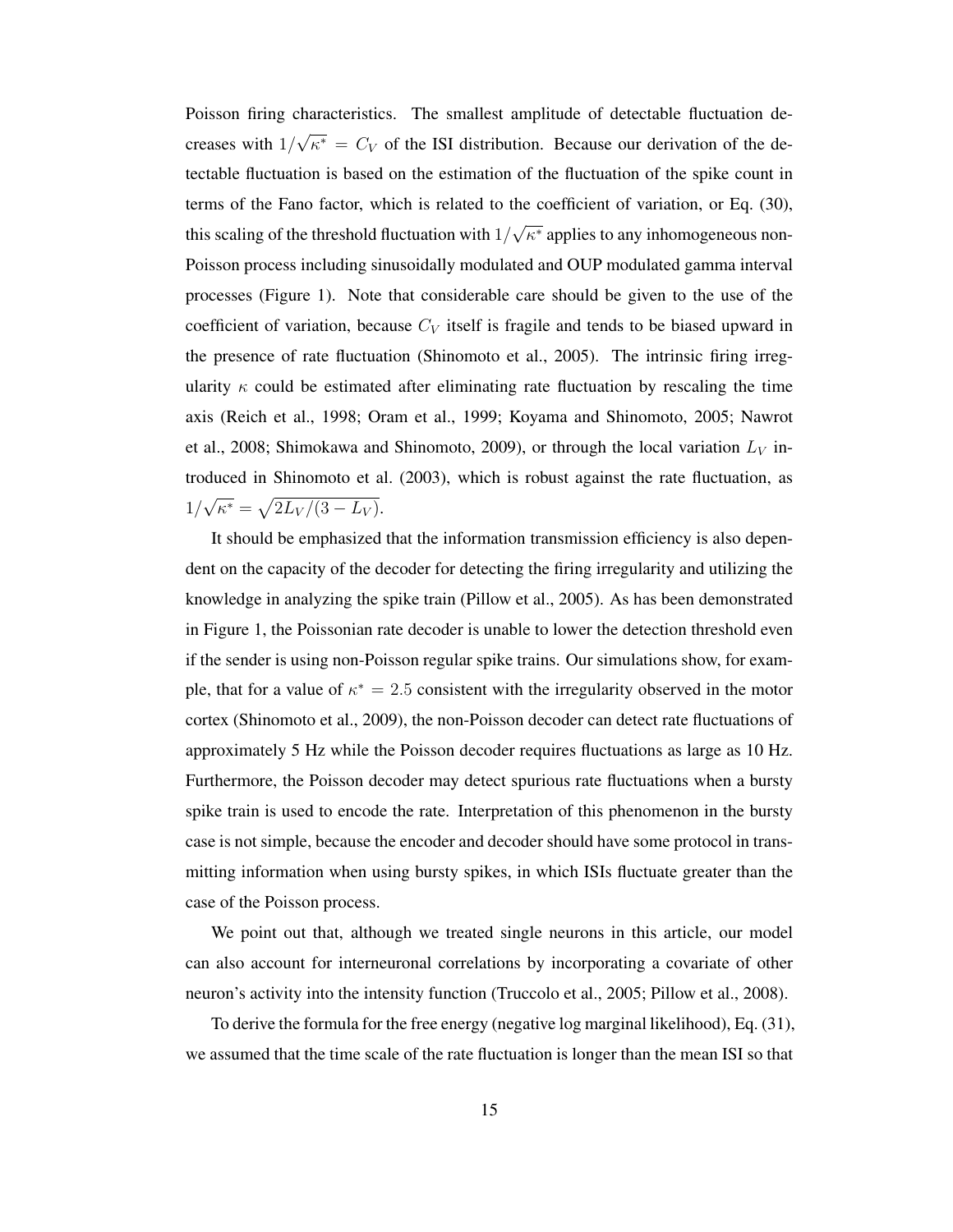the firing rate in each ISI does not change drastically. The analytical results obtained under this assumption were in good agreement with our numerical simulations (Figure 1A,B).

Cortical neurons *in vivo* have been approximated as Poisson spike generators, but a recent non-stationary analysis has revealed that individual neurons are signaling with non-Poisson firing, whose characteristics are specific to individual neurons and appear to depend on the function of the cortical area; the data examined indicated that neuronal firing is regular in the primary and higher order motor areas, random in the visual areas, and bursty in the prefrontal area (Shinomoto et al., 2009). This implies that firing patterns may play an important role in function-specific computation. In accordance with the present finding the regular firing in the motor related areas can be understood as efficient in transmitting transient motor commands. The firing rate of neuronal populations in the motor area encodes motor commands, and information can be successfully decoded by the population vector algorithm (Georgopoulos et al., 1986, 1989). The decoding efficiency can be improved by incorporating the variability of neuronal firing into decoders using a probabilistic framework (Brockwell et al., 2004, 2007; Koyama et al., 2010a; Wu et al., 2006). Most of previous works, however, have assumed Poisson statistics for spiking variability. Using non-Poisson firing models could improve decoding efficiency.

Ma et al. (2006) suggested a hypothesis that the Poisson-like statistics in the responses of populations of cortical neurons may represent probability distributions over the stimulus, and a broad class of Bayesian inference can be implemented by simple linear combinations of populations of neural activity. A crucial assumption made in their hypothesis is that the covariance matrix of spike count is proportional to the mean spike count, based on the mathematical fact that the variance is equal to the mean for Poisson firings. It should be noted that their argument does not directly apply to real neuronal spike trains, which are of a non-Poisson nature. However, if the firing irregularity is maintained in individual neurons as has been exemplified by (C) time-rescaled to a non-Poisson renewal process, their argument still applies to such neuronal firing, in which the proportionality between the variance and mean holds, with a coefficient different from unity.

There are many alternative methods for estimating fluctuating firing rates (Kass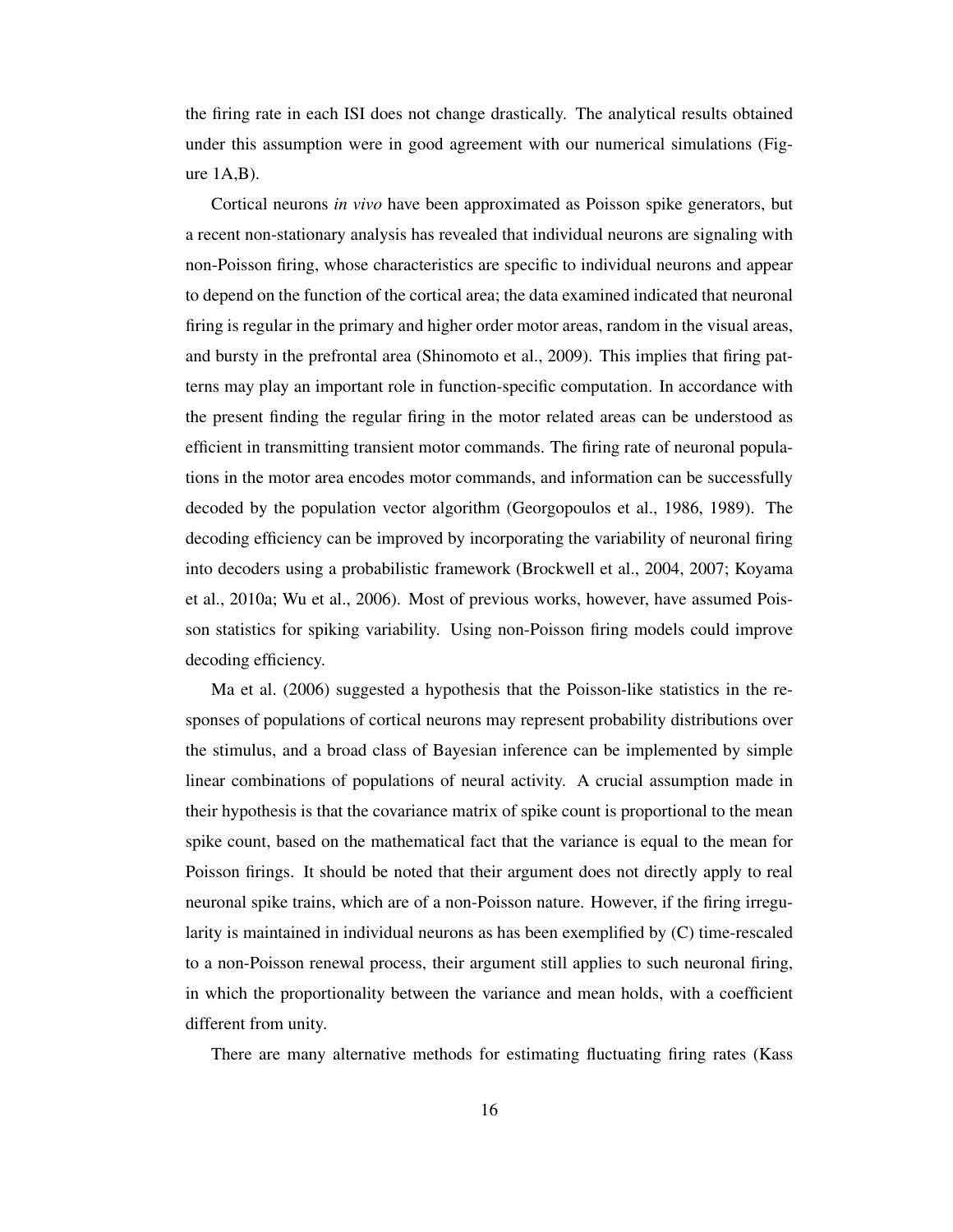et al., 2005), including an optimized histogram and kernel density estimator chosen to minimize mean squared error (Shimazaki and Shinomoto, 2007, 2010; Omi and Shinomoto, 2011). Shintani and Shinomoto (2012) showed that the detectable limit of rate fluctuations is given by an identical formula for the optimized histogram and the Bayesian decoder if a spike train is derived from an inhomogeneous Poisson process. It would be interesting to know whether this result can be generalized to an inhomogeneous non-Poisson spike trains.

We still do not know why random firings are used in the higher order cortical areas. Though several hypotheses have been proposed for explaining the function of irregular firing (van Vreeswijk and Sompolinsky, 1996; Roudi and Latham, 2007), it is open to future research.

### Appendix: Derivation of the free energy

In this appendix, we present the detail of derivation of the free energy (31). Under the condition  $\sigma/\mu \ll 1$ , the Lagrangian can be approximated to the range quadratic with respect to  $x$  and  $\dot{x}$  as

$$
L(\dot{x}, x) = \frac{1}{2\gamma^2} \dot{x}^2 + \kappa x - \kappa \{\mu + \sigma g(t) + \sqrt{[\mu + \sigma g(t)]/\kappa^*} \xi(t)\} \log \left(1 + \frac{x}{\mu}\right)
$$
  

$$
\approx \frac{1}{2\gamma^2} \dot{x}^2 - \kappa \frac{\sigma g(t) + \sqrt{\mu/\kappa^*} \xi(t)}{\mu} x + \frac{\kappa}{2\mu} x^2,
$$
 (36)

where we have ignored the term of  $o((\sigma/\mu)^{3/2})$ . The solution of the Euler-Lagrange equation (25), representing the MAP estimate of the rate fluctuation, is given by

$$
\hat{x}(t) = \frac{\gamma}{2} \sqrt{\frac{\kappa}{\mu}} \int_0^T e^{-\gamma \sqrt{\frac{\kappa}{\mu}} |t-s|} \{ \sigma g(s) + \sqrt{\mu/\kappa^*} \xi(s) \} ds.
$$
 (37)

The action integral along the MAP path  $S[\hat{x}(t)]$  and the contribution of the quadratic derivation  $R$  in Eq. (27) are obtained analytically. Utilizing the Euler-Lagrange equation,  $S[\hat{x}(t)]$  can be rewritten as

$$
\int_0^T L(\dot{\hat{x}}, \hat{x}) dt = \int_0^T \left\{ \frac{1}{2\gamma^2} \dot{\hat{x}}^2 - \kappa \frac{\sigma g(t) + \sqrt{\mu/\kappa^*} \xi(t)}{\mu} \hat{x} + \frac{\kappa}{2\mu} \hat{x}^2 \right\} dt
$$

$$
= \int_0^T \left\{ \frac{1}{2\gamma^2} \frac{d}{dt} (\dot{\hat{x}} \hat{x}) - \kappa \frac{\sigma g(t) + \sqrt{\mu/\kappa^*} \xi(t)}{2\mu} \hat{x} \right\} dt
$$
(38)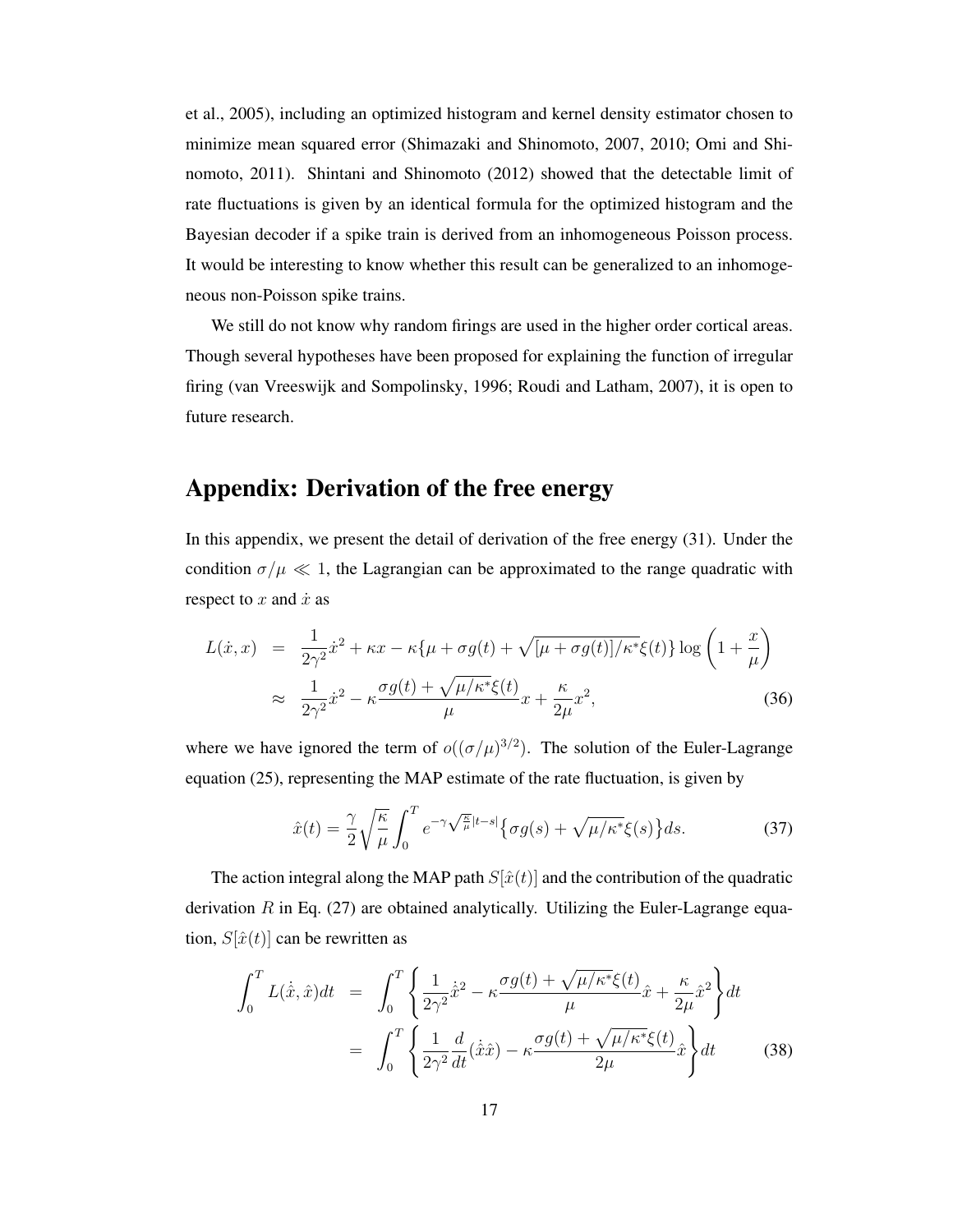The first term on the rhs representing the end point effect is negligible compared to the second term whose contribution is of the order of  $T \gg 1$ .  $S[\hat{x}(t)]$  can be obtained explicitly by inserting the MAP solution (37) into the second term of equation (38) as

$$
\int_0^T L(\dot{\hat{x}}, \hat{x}) dt = -\frac{\gamma}{4} \sqrt{\frac{\kappa}{\mu}} T \left\{ \frac{\kappa}{\kappa^*} + 2 \frac{\kappa \sigma^2}{\mu} \int_0^\infty \phi(u) e^{-\gamma \sqrt{\frac{\kappa}{\mu}} u} du \right\}.
$$
 (39)

Substituting the Lagrangian  $(36)$  into Eq.  $(28)$ , R is obtained as

$$
R = \int \exp\left[-\frac{1}{2}\int_0^T \left(\frac{1}{\gamma^2}\dot{\eta}^2 + \frac{\kappa}{\mu}\eta^2\right)dt\right] D\{\eta(t)\}.
$$
 (40)

An integration by part leads to

$$
\int_0^T \left(\frac{1}{\gamma^2} \dot{\eta}^2 + \frac{\kappa}{\mu} \eta^2\right) dt = \int_0^T \eta \left(-\frac{1}{\gamma^2} \partial_t^2 + \frac{\kappa}{\mu}\right) \eta dt,\tag{41}
$$

where we have used the boundary condition  $\eta(0) = \eta(T) = 0$ . Let  $\{\vartheta_i(t)\}\$ be a complete set of orthogonal eigenfunctions of  $\left(-\frac{1}{\gamma^2}\partial_t^2 + \frac{\kappa}{\mu}\right)$  vanishing at the boundaries, and  $\{\theta_i\}$  be its eigenvalues. Then,  $\eta(t)$  can be expressed as  $\eta(t) = \sum_i a_i \vartheta_i(t)$ . Accordingly, the measure  $D\{\eta(t)\}\$ is transformed to  $D\{\eta(t)\} = C \prod_i (2\pi)^{-\frac{1}{2}} da_i$ , where  $C$  is a constant chosen so that the integral over this measure corresponds to the Wiener integral (10), and we find

$$
R = C \prod_{i} \int_{-\infty}^{\infty} \frac{da_i}{\sqrt{2\pi}} \exp\left(-\frac{1}{2}\theta_i a_i^2\right)
$$
  
= 
$$
C \prod_{i} \theta_i^{-\frac{1}{2}} \equiv C \det\left(-\frac{1}{\gamma^2} \partial_t^2 + \frac{\kappa}{\mu}\right)^{-\frac{1}{2}}.
$$
 (42)

From Eqs. (10) and (42), we also obtain  $C \det \left(-\frac{1}{\gamma^2} \partial_t^2\right)^{-\frac{1}{2}} = 1/\sqrt{2\pi \gamma^2 T}$ . Thus, R is obtained as

$$
R = \frac{1}{\sqrt{2\pi\gamma^2T}} \left[ \frac{\det\left(-\frac{1}{\gamma^2}\partial_t^2 + \frac{\kappa}{\mu}\right)}{\det\left(-\frac{1}{\gamma^2}\partial_t^2\right)} \right]^{-\frac{1}{2}} = \frac{1}{\sqrt{2\pi\gamma^2T}} \left[ \frac{\varphi_1(T)}{\varphi_2(T)} \right]^{-\frac{1}{2}}.
$$
 (43)

It has been proved that the determinants can be computed by solving the associated differential equations (Coleman, 1988; Kleinert, 2009; Gelfand and Yaglom, 1960):

$$
\left(-\frac{1}{\gamma^2}\partial_t^2 + \frac{\kappa}{\mu}\right)\varphi_1(t) = 0, \quad \varphi_1(0) = 0, \quad \frac{d\varphi_1(0)}{dt} = 1, -\frac{1}{\gamma^2}\partial_t^2\varphi_2(t) = 0, \quad \varphi_2(0) = 0, \quad \frac{d\varphi_2(0)}{dt} = 1.
$$
 (44)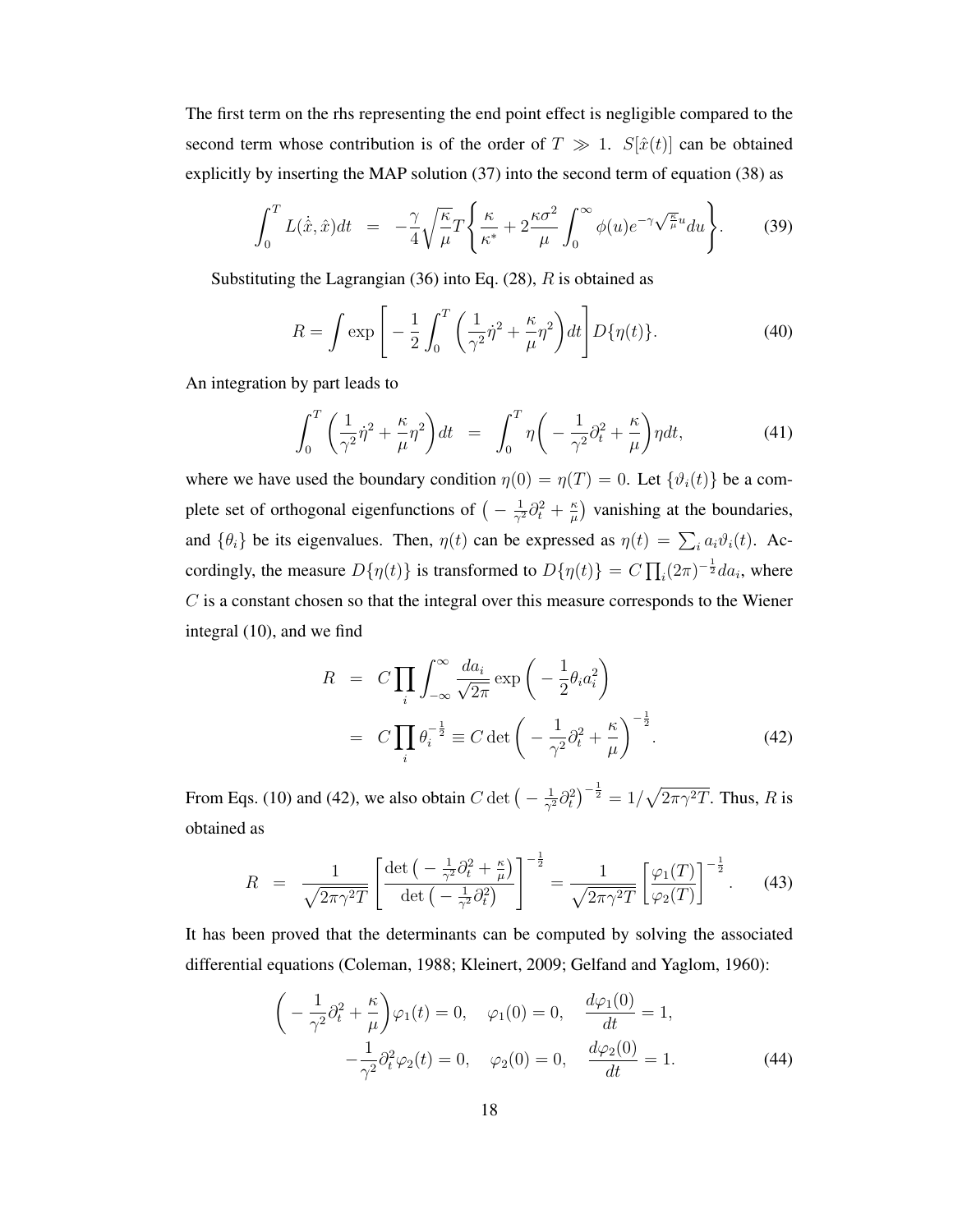These differential equations are solved as  $\varphi_1(t) = \frac{1}{\gamma} \sqrt{\frac{\mu}{\kappa}} \sinh \gamma \sqrt{\frac{\kappa}{\mu}} t$  and  $\varphi_2(t) = t$ , from which  $R$  is obtained as

$$
R = \left(\pi\gamma\sqrt{\frac{\mu}{\kappa}}\right)^{-\frac{1}{2}}\exp\left(-\frac{\gamma}{2}\sqrt{\frac{\kappa}{\mu}}T\right),\tag{45}
$$

for  $T \gg 1$ .

In order to evaluate the likelihood function of the gamma distribution (20), we need to evaluate  $\frac{1}{n} \sum_i \log(t_i - t_{i-1})$ . Let  $\{t_i^{(\lambda)} - t_{i-1}^{(\lambda)}\}$  be a set of ISIs derived from the gamma distribution with the rate  $\lambda$ , and  $n_{\lambda}$  be the number of the ISIs in this set. Then, we obtain

$$
\frac{1}{n_{\lambda}}\sum_{i=1}^{n_{\lambda}}\log(t_i^{(\lambda)}-t_{i-1}^{(\lambda)}) \to \psi(\kappa^*) - \log \kappa^* - \log \lambda, \quad \text{as } n_{\lambda} \to \infty,
$$

where  $\psi(\kappa)$  is the digamma function. On the other hand,  $n_{\lambda}/n \rightarrow \lambda p(\lambda) d\lambda/\mu$  as  $n \to \infty$  from the law of large number, where  $p(\lambda)$  is a stationary distribution of  $\lambda(t)$ . Using these, we obtain

$$
\lim_{n \to \infty} \frac{1}{n} \sum_{i=1}^{n} \log(t_i - t_{i-1}) = \int_0^{\infty} [\psi(\kappa^*) - \log \kappa^* - \log \lambda] \frac{\lambda p(\lambda)}{\mu} d\lambda.
$$

By expanding up to the second-order with respect to  $\sigma/\mu$ , the above equation can be evaluated as

$$
\lim_{n \to \infty} \frac{1}{n} \sum_{i=1}^{n} \log(t_i - t_{i-1}) = \psi(\kappa^*) - \log \kappa^* - \log \mu - \frac{\sigma^2 \phi(0)}{2\mu^2}.
$$
 (46)

Substituting Eq. (46) into Eq. (20), the log-likelihood of the gamma distribution is obtained as

$$
\frac{1}{T}\mathcal{L} = \mu \left\{ \log \mu - \kappa + \kappa \log \kappa - \log \Gamma(\kappa) + (\kappa - 1) \left[ \psi(\kappa^*) - \log \kappa^* - \frac{\sigma^2 \phi(0)}{2\mu^2} \right] \right\} . (47)
$$

Summing the action integral (39), contribution of the quadratic derivation (45) and the likelihood function (47), we obtain the free energy (31).

## Acknowledgments

S.K. was supported by JSPS KAKENHI Grant Number 24700287. T.O. was supported by JSPS Research Fellowships for Young Scientists. S.S. was supported by Grantsin-Aid for Scientific Research from the MEXT Japan (20300083, 23115510) and the Global COE Program "The Next Generation of Physics, Spun from Universality and Emergence."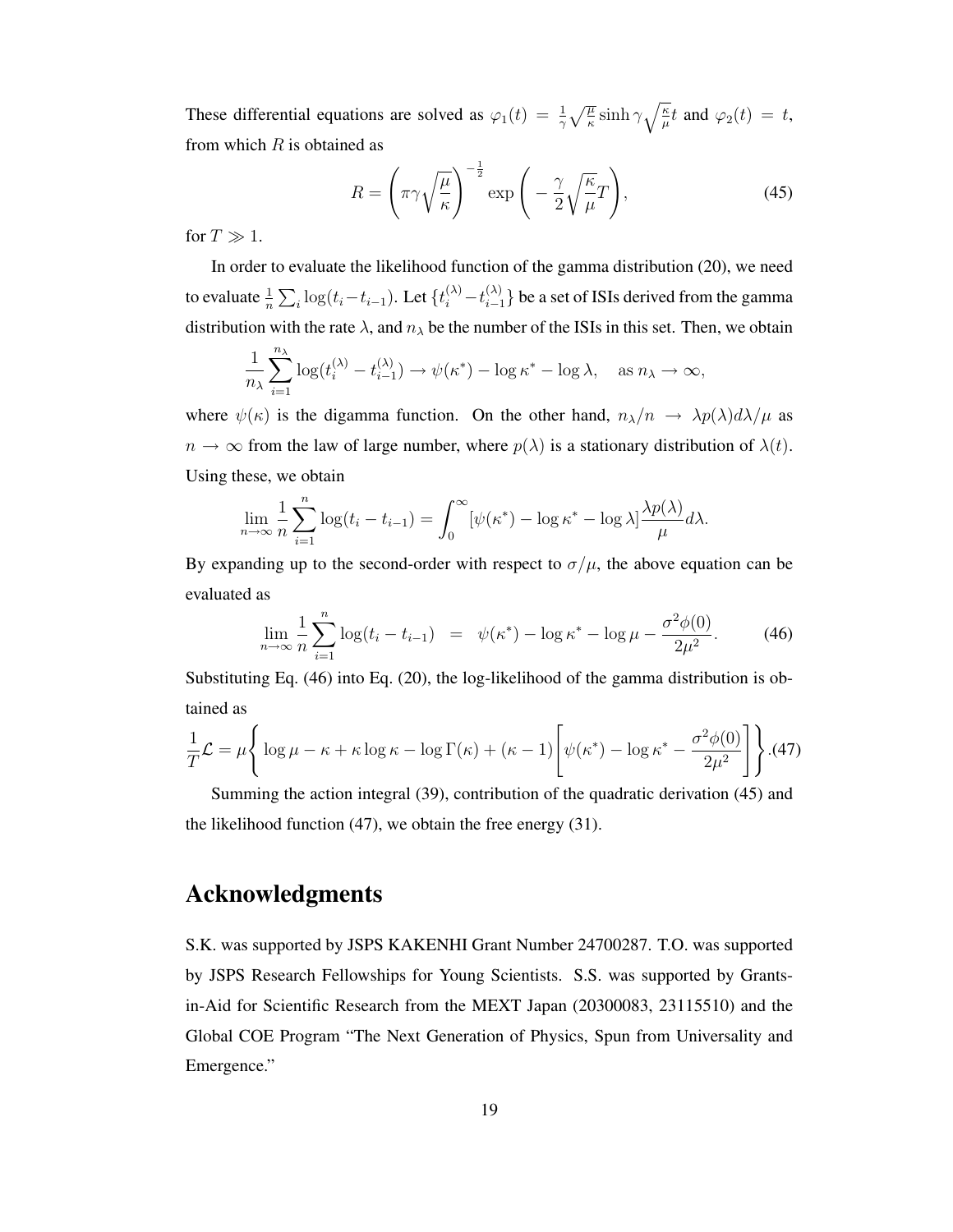## References

- R. Barbieri, M. C. Quirk, L. M. Frank, M. A. Wilson, and E. N. Brown. Construction and analysis of non-poisson stimulus-response models of neural spiking activity. *J Neurosci. Methods.*, 105:25–37, 2001.
- A. E. Brockwell, A. L. Rojas, and R. E. Kass. Recursive Bayesian decoding of motor cortical signals by particle filtering. *Journal of Neurophysiology*, 91:1899–1907, 2004.
- A. E. Brockwell, A. B. Schwartz, and R. E. Kass. Statistical signal processing and the motor cortex. *Proceeding of the IEEE*, 95:882–898, 2007.
- E. N. Brown, R. Barbieri, V. Ventura, R. E. Kass, and L. M. Frank. The time-rescaling theorem and its application to neural spike train data analysis. *Neural Computation*, 14:325–346, 2001.
- A. B. Bruce and D. Saad. Statistical mechanics of hypothesis evaluation. *Journal of Physics A: Mathematical and General*, 27:3355–3364, 1994.
- B. D. Burns and R. Pritchard. Contrast discrimination by neurons in the cat's visual cerebral cortex. *Journal of Physiology*, 175:445–463, 1964.
- B. P. Carlin and T. A. Louis. *Bayes and Empirical Bayes Methods for Data Analysis*. Chapman and Hall, 2nd edition, 2000.
- S. Coleman. *Aspects of Symmetry*, chapter 7. Cambridge University Press, 1988.
- D. R. Cox. *Renewal Theory*. Chapman and Hal, 1962.
- J. P. Cunningham, B. M. Yu, K. V. Shenoy, and M. Sahani. Inferring neural firing rates from spike trains using Gaussian processes. In *Neural Information Processing Systems*, volume 20, pages 329–336, 2008.
- J. P. Cunningham, V. Gilja, S. I. Ryu, and K. V. Shenoy. Methods for estimating neural firing rates, and their application to brain-machine interfaces. *Neural Networks*, 22: 1235–1246, 2009.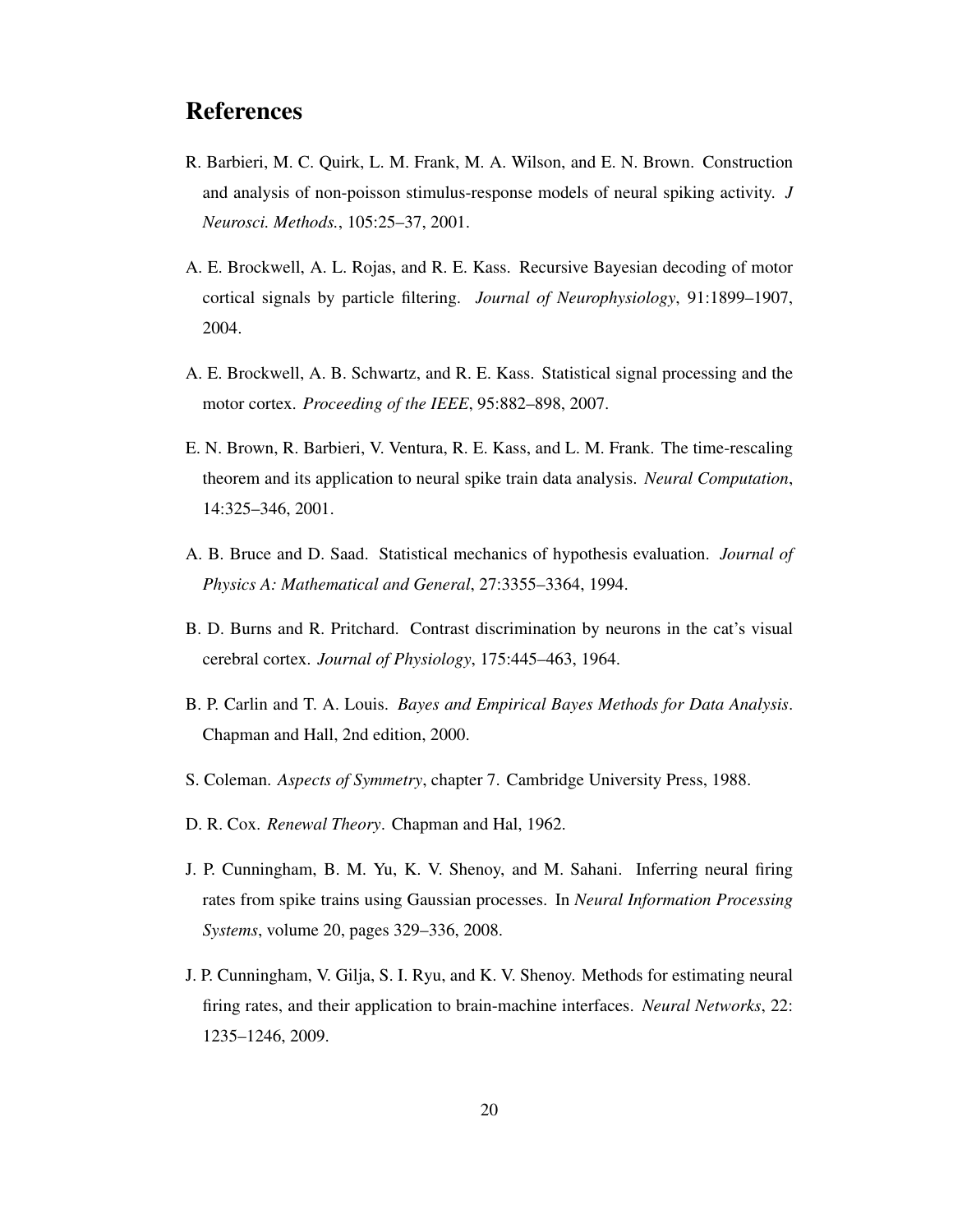- D. Daley and D. Vere-Jones. *An Introduction to the Theory of Point Processes*. Springer-Verlag, 1988.
- R. M. Davies, G. L. Gerstein, and S. N. Baker. Measurement of time-dependent changes in the irregularity of neural spiking. *Journal of Neurophysiology*, 96:906–918, 2006.
- U. Fano. Ionization yield of radiations. ii. the fluctuations of the number of ions. *Physical Review*, 72:26–29, 1947.
- R. P. Feynman and A. R. Hibbs. *Quantum Mechanics and Path Integrals*. McGraw-Hill, 1965.
- I. M. Gelfand and A. M. Yaglom. Integration in functional spaces and applications in quantum physics. *Journal of Mathematical Physics*, 1:48–69, 1960.
- A. Georgopoulos, R. Kettner, and A. Schwartz. Neuronal population coding of movement direction. *Science*, 233:1416–1419, 1986.
- A. Georgopoulos, R. Kettner, and A. Schwartz. Primate motor cortex and free arm movements to visual targets in three-dimensional space. ii. coding of the direction of movement by a neural population. *Journal of Neuroscience*, 8:2928–2937, 1989.
- S. Grun. Data-driven significance estimation for precise spike correlation. *Journal of Neurophysiology*, 101:1126–1140, 2009.
- A. L. Jacobs, G. Fridman, R. M. Douglas, N. M. Alam, P. E. Latham, G. T. Prusky, and S. Nirenberg. Ruling out and ruling in neural codes. *Proceedings of the National Academy of Sciences*, 106:5936–5941, 2009.
- I. Karatzas and S. E. Shreve. *Brownian Motion and Stochastic Calculus*. Springer, 2nd edition, 1997.
- R. E. Kass and A. Raftery. Bayes factors. *Journal of American Statistical Association*, 90:773–795, 1995.
- R. E. Kass and V. Ventura. A spike-train probability model. *Neural Computation*, 13: 1713–1720, 2001.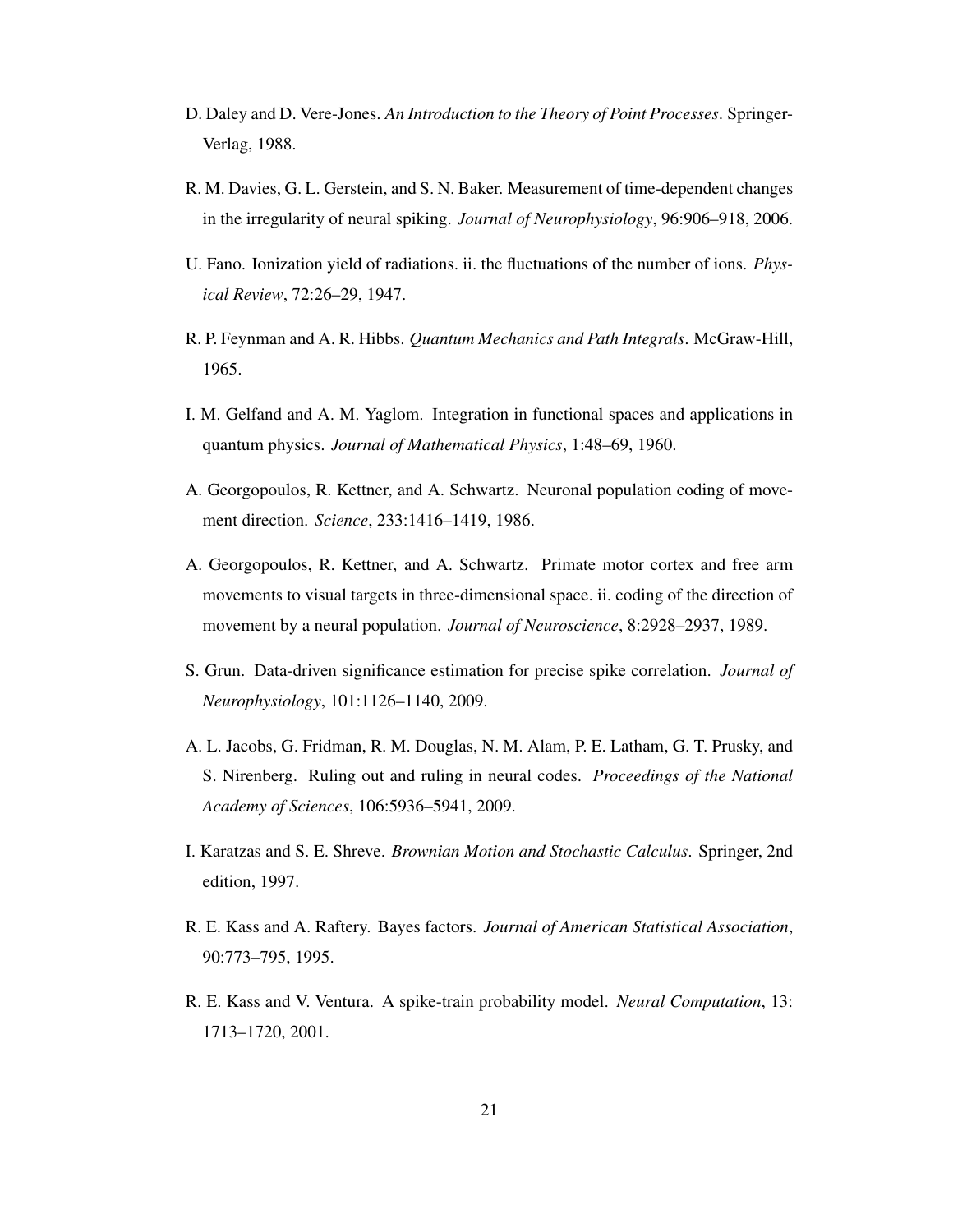- R. E. Kass, L. Tierney, and J. B. Kadane. Laplace's method in Bayesian analysis. In Flournoy N and R. K. Tsutakawa, editors, *Statistical Multiple Integration*, Contemporary Mathematics Providence, pages 89–99. American Mathematical Society, 1991.
- R. E. Kass, V. Ventura, and E. N. Brown. Statistical issues in the analysis of neuronal data. *Journal of Neurophysiology*, 94:8–25, 2005.
- H. Kleinert. *Path Integrals in Quantum Mechanics, Statistics, Polymer Physics, and Financial Markets*. World Scientific Publishing Company, 5th edition, 2009.
- S. Koyama and R. E. Kass. Spike train probability models for stimulus-driven leaky integrate-and-fire neurons. *Neural Computation*, 20:1776–1795, 2008.
- S. Koyama and S. Shinomoto. Histogram bin width selection for time-dependent Poisson processes. *Journal of Physics A: Mathematical and General*, 37:7255–7265, 2004.
- S. Koyama and S. Shinomoto. Empirical Bayes interpretations of random point events. *Journal of Physics A: Mathematical and General*, 38:L531–L537, 2005.
- S. Koyama, T. Shimokawa, and S. Shinomoto. Phase transitions in the estimation of event rate: a path integral analysis. *Journal of Physics A: Mathematical and General*, 40:F383–F390, 2007.
- S. Koyama, S. M. Chase, A. S. Whitford, M. Velliste, A. B. Schwartz, and R. E. Kass. Comparison of decoding algorithms in open-loop and closed-loop performance. *Journal of Computational Neuroscience*, 29:73–87, 2010a.
- S. Koyama, L. C. Perez-Bolde, C. R. Shalizi, and R. E. Kass. Approximate methods for state-space models. *Journal of American Statistical Association*, 105:170–180, 2010b.
- B. N. Lundstrom and A. L. Fairhall. Decoding stimulus variance from a distributional neural code of interspike intervals. *Journal of Neuroscience*, 26:9030–9037, 2006.
- W. J. Ma, J. M. Beck, P. E. Latham, and A. Pouget. Bayesian inference with probabilistic population codes. *Nature Neuroscience*, 9:1432–1438, 2006.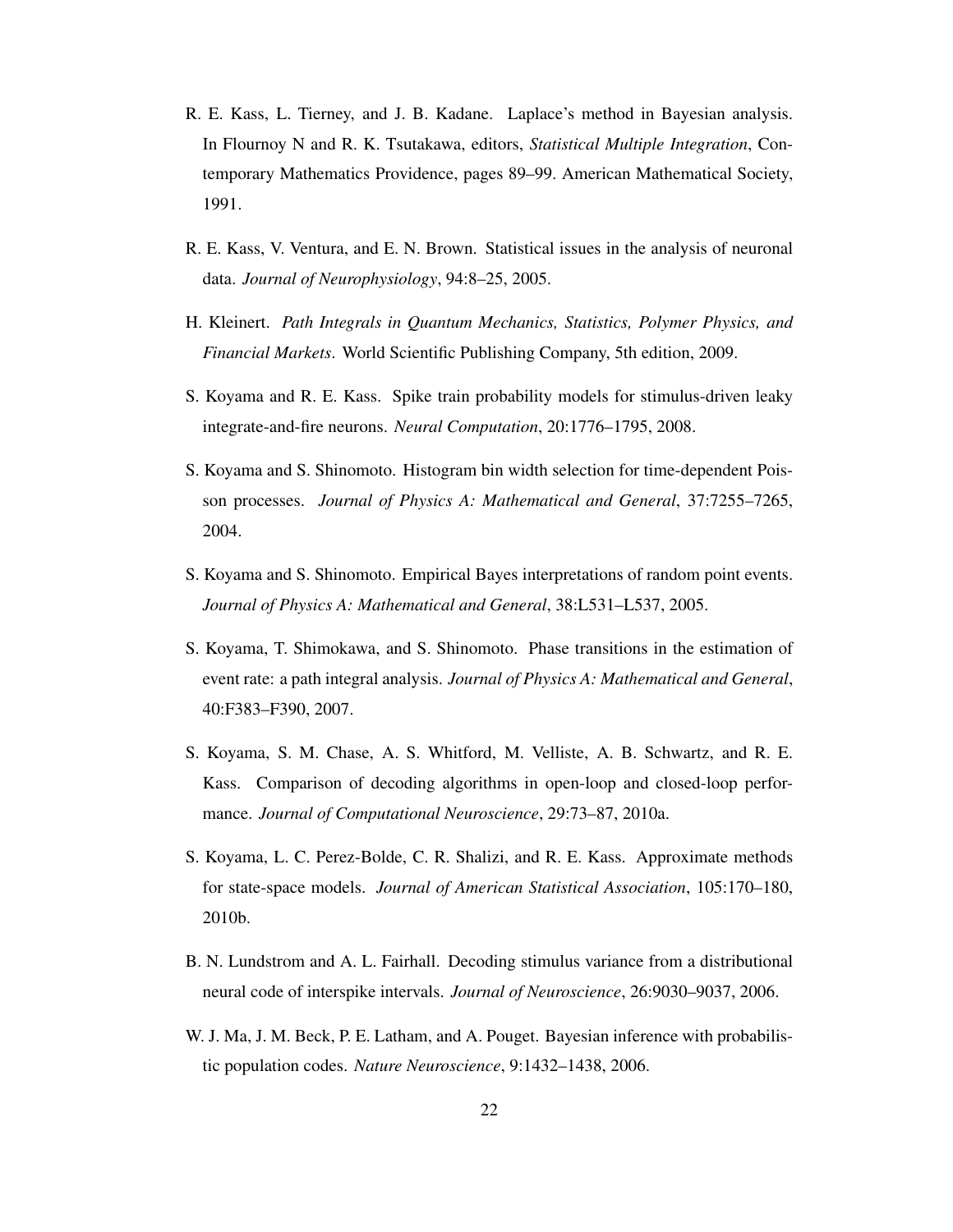- D. J. C. MacKay. Bayesian interpolation. *Neural Computation*, 4:415–447, 1992.
- M. P. Nawrot, C. Boucsein, V. Rodriguez-Molina, A. Riehle, A. Aertsen, and S. Rotter. Measurement of variability dynamics in cortical spike trains. *Journal of Neuroscience Methods*, 169:374–390, 2008.
- Y. Ogata. Statistical models for earthquake occurrences and residual analysis for point processes. *J American Statistical Association*, 83:9–27, 1988.
- A. V. Olypher, P. Lansky, and A. A. Fenton. Properties of the extra-positional signal in hippocampal place cell discharge derived from the overdispersion in location-specific firing. *Neuroscience*, 111:553–566, 2002.
- T. Omi and S. Shinomoto. Optimizing time histograms for non-Poisson spike trains. *Neural Computation*, 23:3125–3144, 2011.
- M. W. Oram, M. C. Wiener, R. Lestienne, and B. J. Richmond. Stochastic nature of precisely timed spike patterns in visual system neuronal responses. *Journal of Neurophysiology*, 81:3021–3033, 1999.
- D. H. Perkel and T. H. Bullock. Neural coding. *Neurosciences Research Program Bulletin*, 6:221–348, 1968.
- J. W. Pillow, L. Paninski, V. J. Uzzell, E. P. Simoncelli, and E. J. Chichilnisky. Prediction and decoding of retinal ganglion cell responses with a probabilistic spiking model. *Journal of Neuroscience*, 23:11003–11013, 2005.
- J. W. Pillow, J. Shlens, L. Paninski, A. Sher, A. M. Litke, E. J. Chichilnisky, and E. P. Simoncelli. Spatio-temporal correlations and visual signaling in a complete neuronal population. *Nature*, 454:995–999, 2008.
- J. Ramsay and B. W. Silverman. *Functional Data Analysis*. Springer, 2nd edition, 2010.
- C. E. Rasmussen and C. K. I. Williams. *Gaussian Processes for Machine Learning*. The MIT Press, 2006.
- F. Ratliff, H. K. Hartline, and D. Lange. Variability of interspike intervals in optic nerve fibers of limulus. *Proceedings of the National Academy of Science of the United States of America*, 60:464–469, 1968.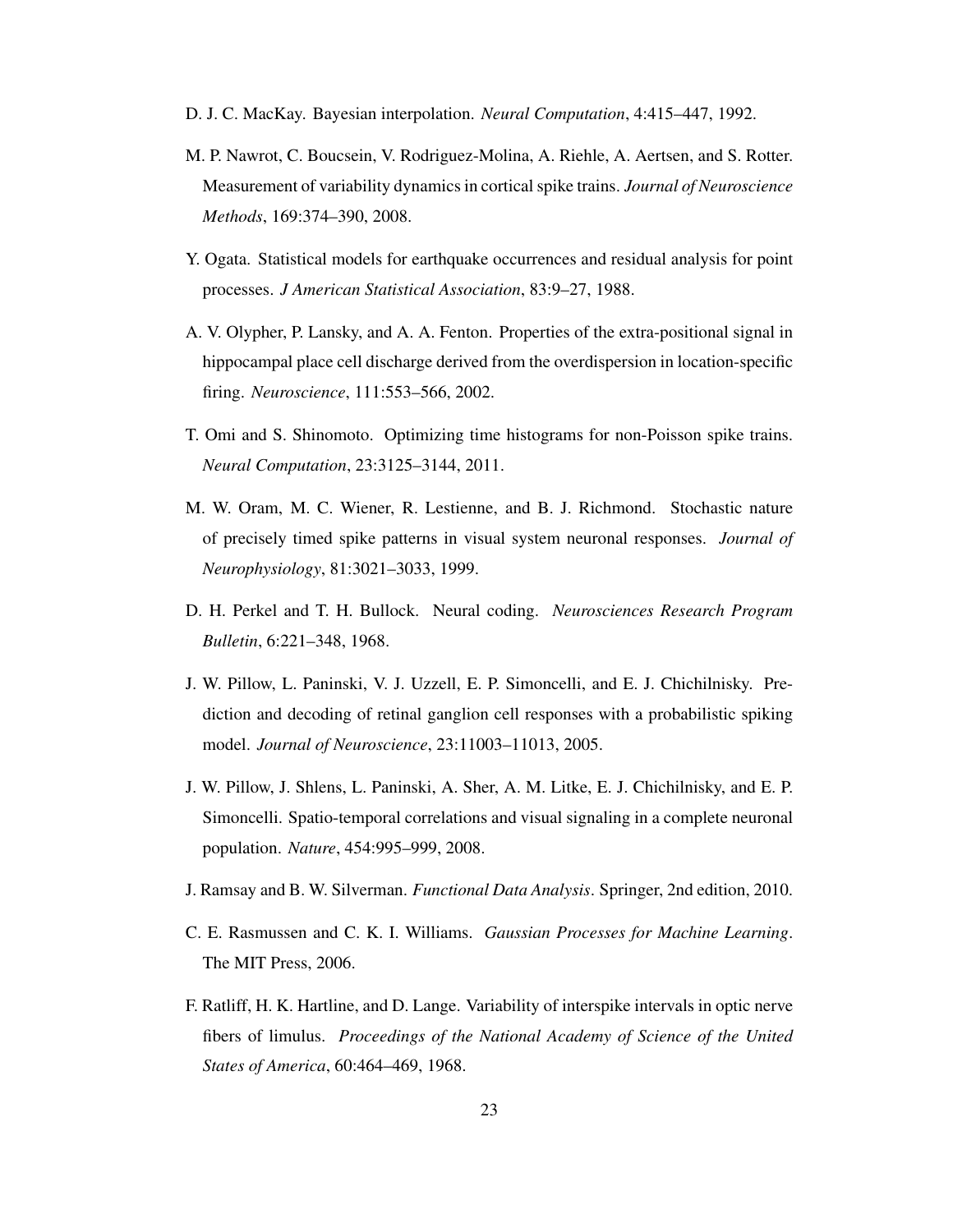- D. S. Reich, J. D. Victor, and B. W. Knight. The power ratio and the interval map: spiking models and extracellular recordings. *Journal of Neuroscience*, 18:10090– 10104, 1998.
- Y. Roudi and P. E. Latham. A balanced memory network. *PLoS Computational Biology*, 3:1679–1700, 2007.
- L. S. Schulman. *Techniques and Applications of Path Integration*. Dover Publications, 2005.
- H. Shimazaki and S. Shinomoto. A method for selecting the bin size of a time histogram. *Neural Computation*, 19:1503–1700, 2007.
- H. Shimazaki and S. Shinomoto. Kernel bandwidth optimization in spike rate estimation. *Journal of Computational Neuroscience*, 29:171–182, 2010.
- T. Shimokawa and S. Shinomoto. Estimating instantaneous irregularity of neuronal firing. *Neural Computation*, 21:1931–1951, 2009.
- S. Shinomoto, K. Shima, and J. Tanji. Differences in spiking patterns among cortical neurons. *Neural Computation*, 15:2823–2842, 2003.
- S. Shinomoto, K. Miura, and S. Koyama. A measure of local variation of inter-spike intervals. *BioSystems*, 79:67–72, 2005.
- S. Shinomoto, H. Kim, T. Shimokawa, N. Matsuno, S. Funahashi, K. Shima, I. Fujita, H. Tamura, T. Doi, K. Kawano, N. Inaba, K. Fukushima, S. Kurkin, K. Kurata, M. Taira, K. Tsutsui, H. Komatsu, T. Ogawa, K. Koida, J. Tanji, and K. Toyama. Relating neuronal firing patterns to functional differentiation of cerebral cortex. *PLoS Computational Biology*, 5:e1000433, 2009.
- A. C. Smith and E. N. Brown. Estimating a state-space model from point process observations. *Neural Computation*, 15:965–991, 2003.
- W. Truccolo, U. T. Eden, M. R. Fellows, J. P. Donoghue, and E. N. Brown. A point process framework for relating neural spiking activity to spiking history, neural ensemble, and extrinsic covariate effects. *Journal of Neurophysiology*, 93:1074–1089, 2005.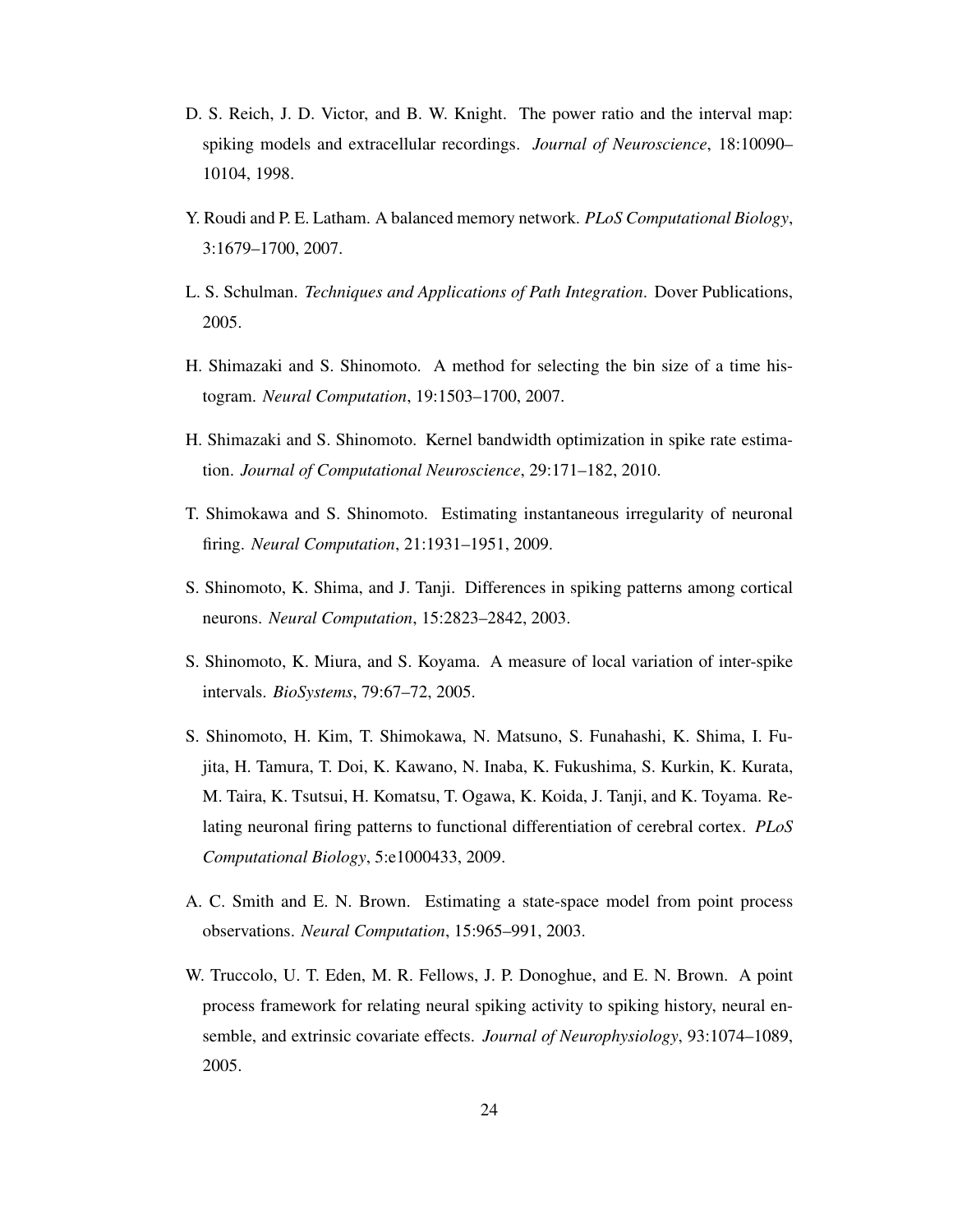- C. van Vreeswijk and H. Sompolinsky. Chaos in neuronal networks with balanced excitatory and inhibitory activity. *Science*, 274:1724–1726, 1996.
- W. Wu, Y. Gao, E. Bienenstock, J. P. Donoghue, and M. J. Black. Bayesian population decoding of motor cortical activity using a Kalman filter. *Neural Computation*, 18: 80–118, 2006.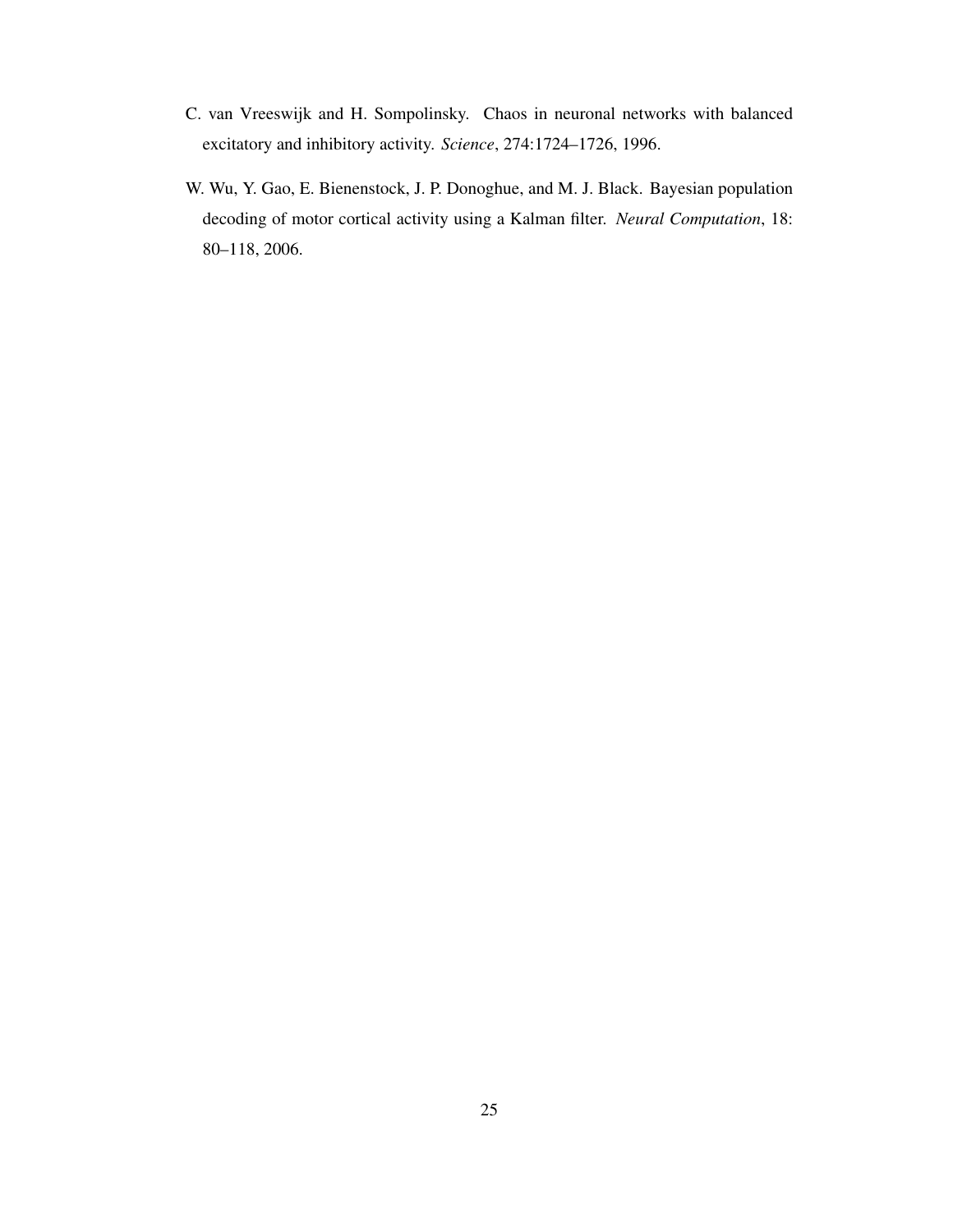

Figure 1: The smallest amplitudes of detectable rate fluctuations and estimation samples. (A) Sinusoidally modulated processes. (B) OUP modulated processes. (Top): The ordinate represents the amplitude of the rate fluctuation  $\sigma$ , below which Bayesian decoders cannot detect fluctuations. The abscissa represents the degree of non-Poisson irregularity as represented by the shape factor of the gamma ISI distribution;  $\kappa > 1, = 1$ , and < 1, represent regular, Poisson random, and bursty firing, respectively. Dashed and solid lines depict the numerical detection limit of the non-Poisson and Poisson Empirical Bayes estimators, respectively. Spike sequences were derived from the inhomogeneous gamma interval process either sinusoidally or OUP modulated with the mean rate  $\mu = 30$ Hz and the timescale of  $\tau = 1$ s. Dot-dashed and dotted lines indicate theoretical bounds obtained from the path integral marginalization integral based on non-Poisson and Poisson assumptions, respectively. The analytical result for a non-Poisson decoder is given by  $\sigma_c/\sqrt{\kappa}$ . (Bottom): Raster plots of sample spike trains and the estimated rates. The solid lines and the shaded areas represent the underlying rates and the rates estimated by the Poisson and non-Poisson Bayesian decoders. The parameters ( $\kappa, \sigma$ ) of (a), (b), (c) and (d) are  $(0.6, \sqrt{60})$ ,  $(7, \sqrt{60})$ ,  $(0.6, \sqrt{15})$  and  $(7, \sqrt{15})$ , respectively.